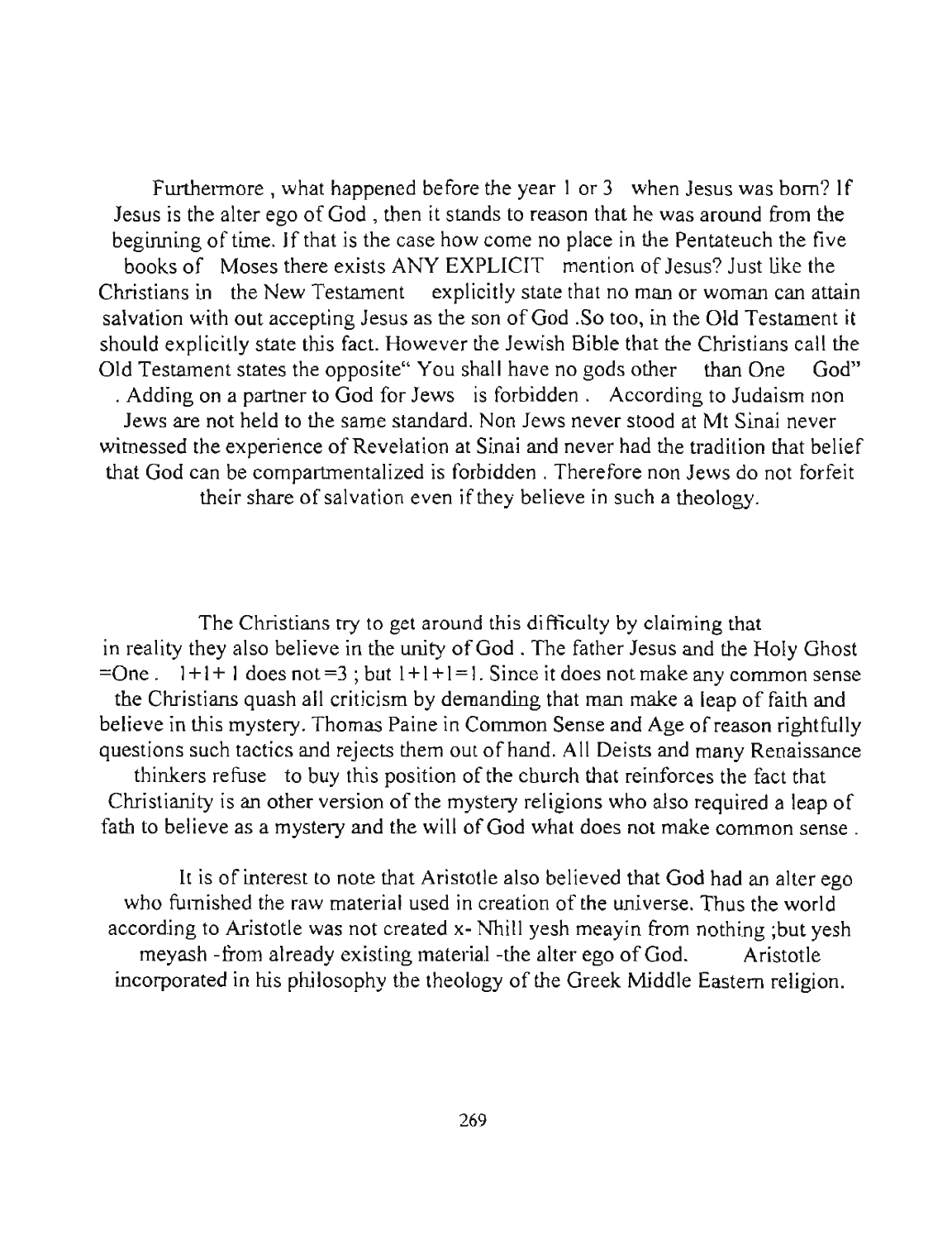The Christians followed suit but substituted Jesus and incorporated the Holy Ghost- another concept borrowed from Greek philosophy and theology.

All instances that Christians try to peg and graft their non Judaic doctrines on the prophets can be exposed as incorrect by one who knows Hebrew and knows Torah culture and Talmud . Asher Norman reveals the misinterpretations of Christians of the Hebrew Bible in his excellent book twenty six reasons why Jews don't believe in Jesus. At the time of the Reformation and when the Protestants revolted against the Roman Catholics the leaders of the Protestants consulted Jewish sources for correct interpretations on many verses of the Hebrew Bible. Thus one can see the very biased and incorrect interpretations given to graft a foreign body -another version of the far eastern and middle eastern mystery religions to the Jewish Bible.

Again, I do not mean to offend the sensibilities of Christians, but it is my duty to defend the Jewish faith. It was not because of blindness and stubbornness that Jews for 4000 years did not accept any of the far eastern and middle eastern mystery religions. The Jews were very familiar with all the nuances better than 99% of the votaries of these religions. The Jews and Muslims did not accept them because to do otherwise would be considered a breach in ourtradition of belief in one G-d. The punishment is kores losing ones share in the world to come. A Jew MUST SACRIFICE HIS /HER LIFE RATHER THAN ACCEPT Christianity or any middle eastern or far eastern religion.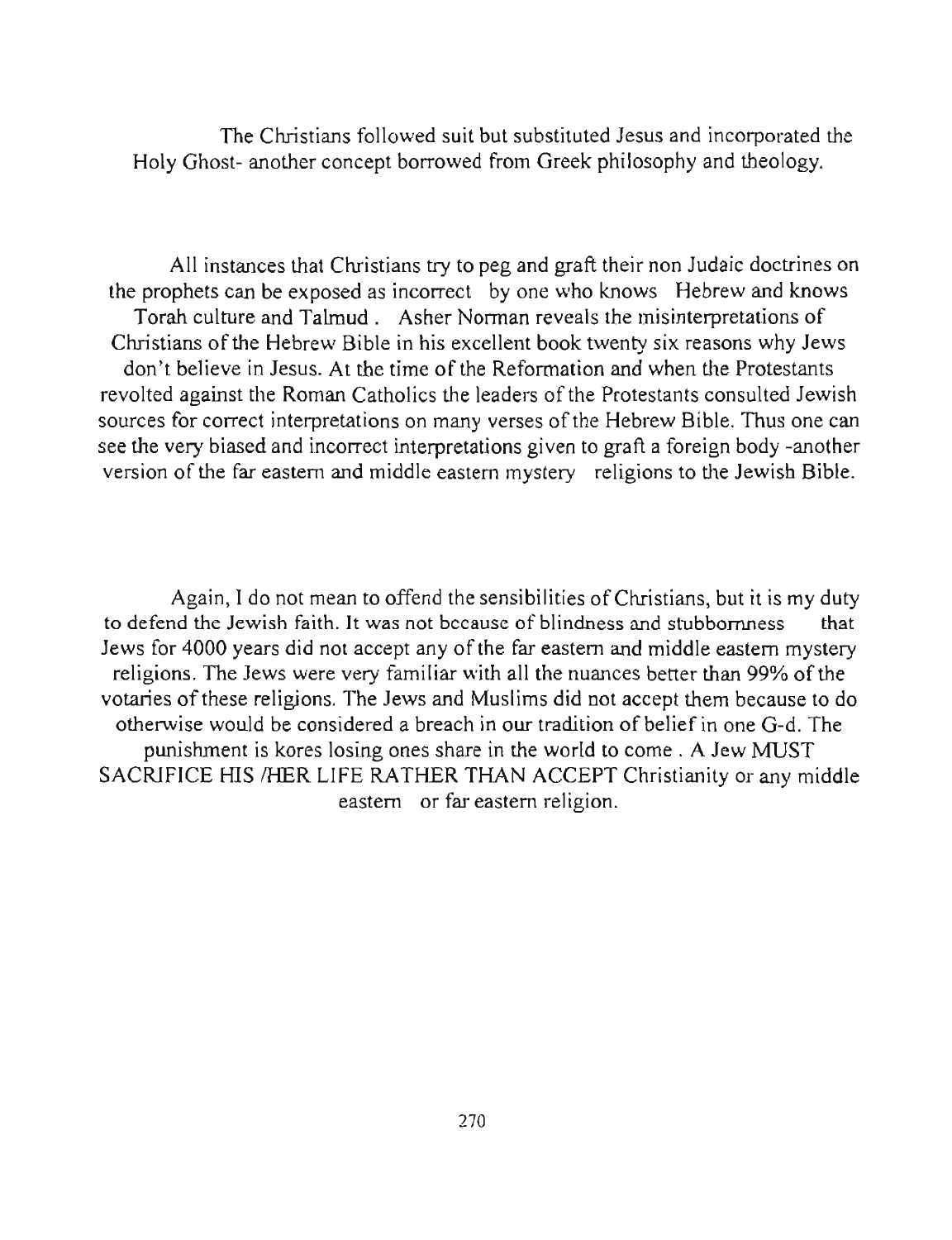# Chapter 5

## Supersession and Replacement Theology

Judaism believes in an absolute unity ofG-d . There exists no compartmentalizing of any functions. There certainly do not exist separate and distinct Deities each one having a separate role distinct from other Deities having an other role. It may appear to mortal man that God is a Creator and He symbolizes the Laws of science and nature called Teva in Hebrew. God therfore is perceived as the wielder of immeasurable Power. God is also perceived as All Merciful and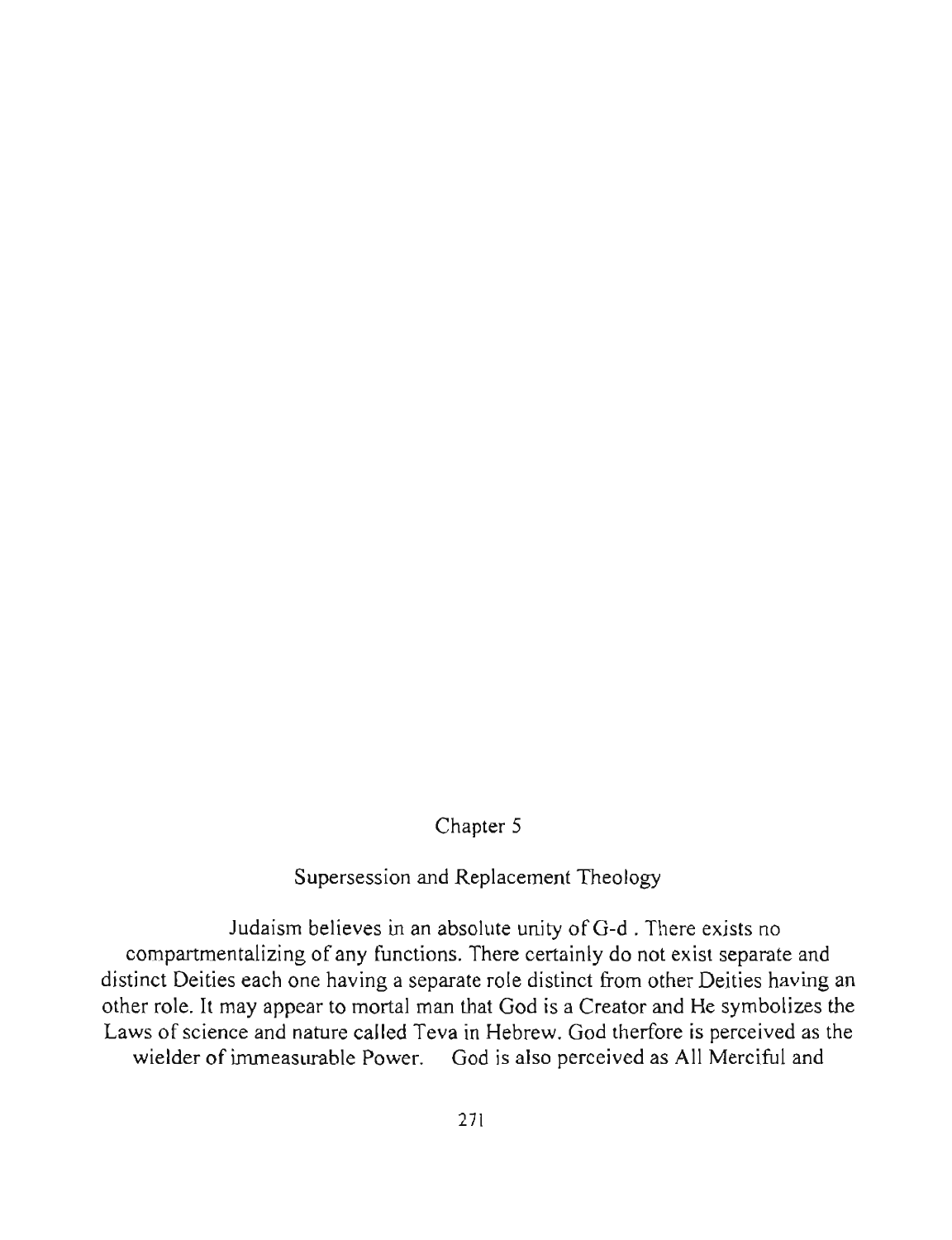Compassionate. God is also perceived as All Wise. He is also perceived as the First Cause and the Creator of Time and Space. Ge is perceived as Infinite having no beginning and no end. However all these perceptions are what man perceives from man's mortal experience. They all are subjective. at Mt. Sinai God revealed himse31f to millions of Jews and non Jews and confirmed that all these subjective perceptions are not mere figment of the imaginations and tricks played by the mind. These **perceptions are accurate ;but no more than perceptions; they are not the real essence of**  G-d. All the names ofG-d revealed in the Bible are no more than a reflection of the perception of the beholder. The real name of God will not be known until the end of days when the name of God will be One. At that time all mankind will receive another nature. Man's psyche will change nature will change and man will be able to be more receptive to G-d's Real Essence. If a Jew believes in an other religion that compartmentalizes God's functions that Jew breaches the Covenant and forfeits his/her portion to eternity and salvation.

G-d confirmed these facts to the millions of Jews and non Jews present at Mt. Sinai 3400 years ago. This was the religion of Abraham Isaac and Jacob and their **descendants. Sinai was a confinnation of all these facts. However the rest of**  mankind who were not present at Mt. Sinai and do not possess this tradition about the fact that G-d can not be compartmentalized can not be held accountable and do not lose their salvation even if they believe in a religion that does in fact compartmentalizes God. Therefore Judaism has no quarrel with non Jews who believe in the Compartmentalizing of God's functions. As long as a non Jew observes the Seven Nohadite Principles that are incorporated in all of societies civil and criminal Laws then non Jew will have salvation. A Jew must observe the laws of his state and country in addition to observing all the ritual Laws of the Torah.

WHAT APPLIES TO EVERY OTHER NON Jew applies to Christianity. The problem arouse when Christians claimed that they replaced Judaism and the Jews. That only one who pledges his faith in Christianity and believes that God must be compartmentalized and only individuals who profess the Christian formula for Compartmentalizing God will find salvation. Anyone else who believes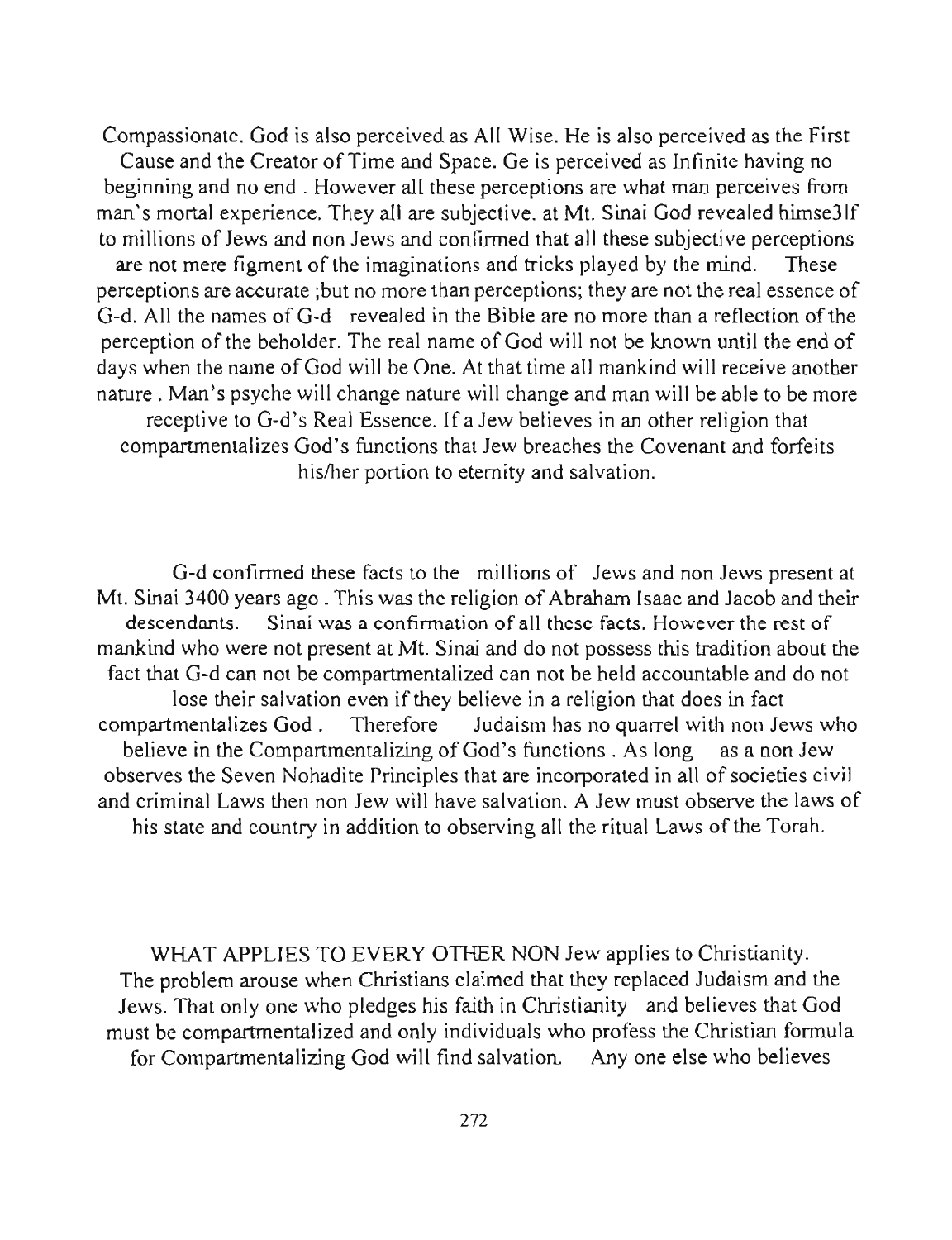differently will bum in hell to infinity. that includes the Jew.

The editors of the New TESTAMENT WHO WERE COMMISSIONED BY THE Pope to get the New TESTAMENT WRITINGS IN LINE WITH THE LA TEST THEOLOGY, postulated that their latest version of compartmentalized theology replaced the Non Compartmentalized theology of the Jews and Judaism. They were silent regarding the fact that their new version of compartmentalized theology replaced all the other existing versions of compartmentalized theology. They were silent that Jesus the latest partner to God replaces Buddah of the Buddhists and Khrisma son or alter ego of the Hindu god Vishna and Jesus replaces the Greek or Roman gods Dionosis and Athena. All of them like Jesus were man gods. All of them were born from married virgins whose mother was impregnated by the father god or by a combination of the father and son god who was still in heaven before being born. Since all these mystery religions subscribe to the theology that  $1+1+1=1$  rather than 3; then it stands to reason that the sons as well as the father gods impregnated the virgin mother in all the mystery religions. Never mind that all of them claim an immaculate conception. The end result was that a human mortal man -the man god is born as the result of the association and physical or spiritual contact from the father or father and son god with the virgin. **Obviously, such an act would pose problems with one** of the **Ten**  Commandments . All the mothers in all the mystery religions are married women.

#### FURTHERMORE WHY WAS IT NECESSARY TO GET ANY VIRGIN PREGNANT? WHY COULD NOT THE GOD HIMSELF APPEAR IN HUMAN FORM WITH OUT ANY BIRTH?

### ALL INSTANCES IN THE ENTIRE BIBLE THAT GOD REVEALS HIMSELF TO MAN THERE DOES NOT EXIST THE COMPLEX OPERATION THAT GOD FIRST HAS TO BE BORN. GOD PRE DATES TIME. IF GOD IS FIRST BORN THEN SUCH A CONCEPT NEGATES THE CONCEPT THAT GOD AL WAYS EXISTED.

GOD consults with the Angels regarding creating man before He created Adam... God himself creates man and woman God speaks to Adam and Eve God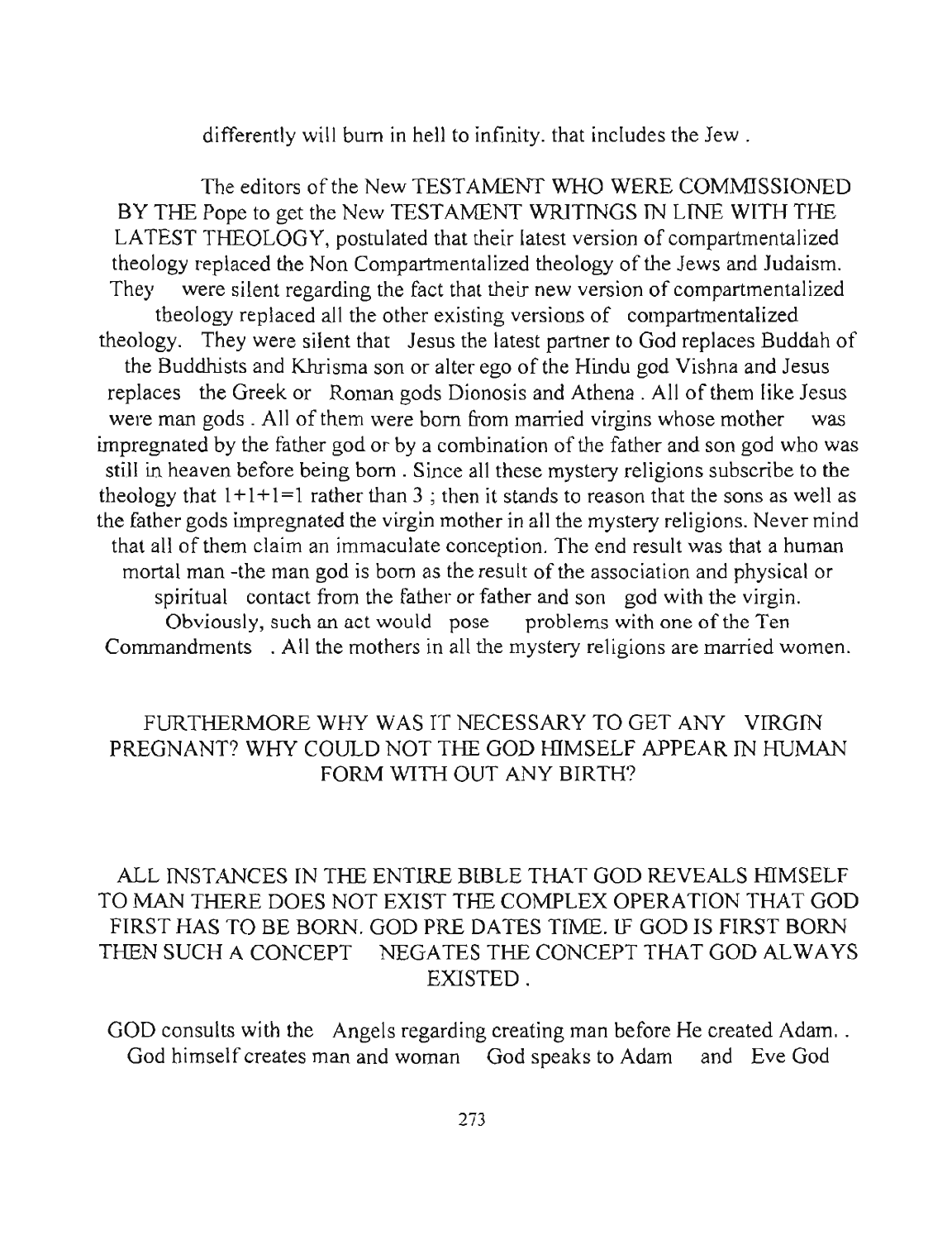speaks to the snake regarding violation of God's command not to eat the fruit of the tree of wisdom. . After mankind is sinning God is sorry that He created man and decides to unleash the deluge and destroy all men and all living beings other than Noah his family and all the animals who found shelter in the ark. . GOD descends to observe what the people of the tower of Babel are scheming. God confounds them and they fail to speak one language and disperse. God elects Abraham God speaks to Abraham. God speaks to Sarah God dispatches His angel to speak to Hager the second wife of Abraham that Ismael will survive and grow to become a great nation. God speaks to Abraham Isaac and Jacob. Later when the Jews are in Egypt GOD SPEAKS TO Moses and Aaron and Miriam. When the JEWS ARE LIBERATED BY God from Egypt and they are in the desert GOD BRINGS THEM TO Mt. Sinai and again He speaks to them revealing the Ten Commandments. During the 40 years in the desert God speaks to MOSES. AFTER Moses Aaron and Miriam die God leads the Jews to Israel and speaks to Joshua and later to all the other thousands of prophets. 48 prophets and.

7 prophetesses have been recorded in the Bible because their prophesies are relevant. The other prophets have not been recorded. However in no case does God reveal Himself by appearing in human form as a man god.

All of them preach to man kind to reform themselves. All of them become a threat to the priests in power. They are tried and condemned to be crucified on a cross. They all die for the sin of Adam. They all have the sign of the cross as their emblem . This concept also presents a problem. the Bible teaches " and you shall choose life". Every human according to Judaism must underlined must violate all the laws of the Torah and all other laws to preserve life and certainly to save himself/herself. . No one is asked to become a scape goat to redeem and save others physically or spiritually by risking and certainly by surrendering one's life. For no man or woman's blood is redder and of greater quality than your own. According to all the Gospels Jesus observed all Jewish laws. All the Jewish laws were in power as long as Jesus lived. Only after he was crucified do the Christians claim did all Jewish laws get suspended and abrogated. Therefore regardless if Jesus was a man or a god while he was on earth HE WAS DUTY BOUND TO FOLLOW ALL THE LAWS THAT God had given at Mt. Sinai. Therefore, the entire story and script of the crucifixion that claims that Jesus elected to become crucified and incriminated himself by declaring that he is a deity knowing full well that such self incrimination will cause him to get killed -in order to forgive the sins of Adam and mankind is one trillion per cent against Jewish Law. It is suicide and one who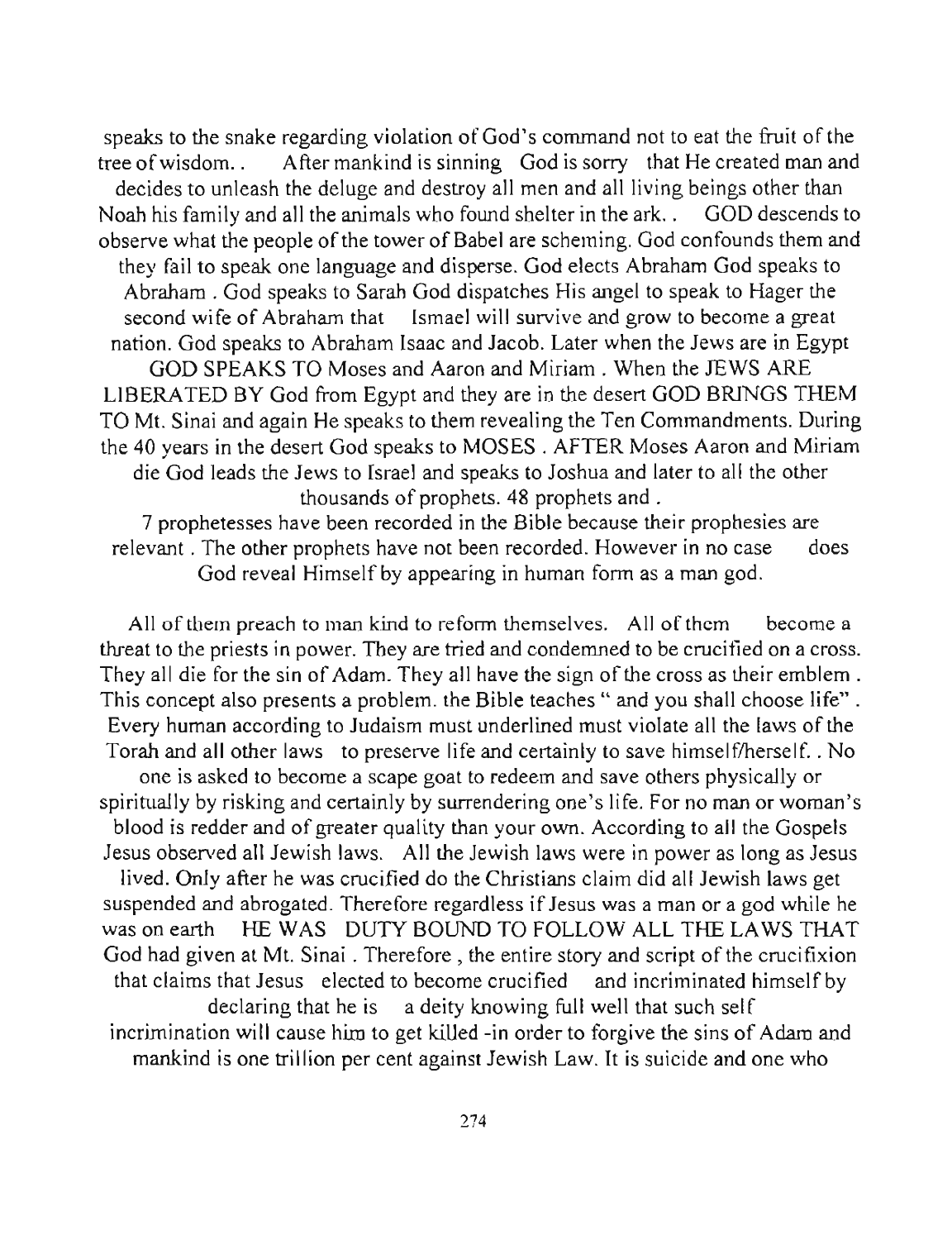commits suicide relinquishes his portion in the next world.

Further more, Jewish Law is very clear that no one can substitute himself to receive punishment for the sins or crime committed by an other person. Just like in the laws of income taxes a stranger can not take a deduction for expenses paid to reduce the taxes of an other person. So too, no man will be imprisoned to serve a sentence for a crime committed by an other person. Even if the other person volunteers to be the scape goat, Jewish law will not permit it. Other wise you are defeating the entire rationale of punishment. Punishment is supposed to impress society that crime does not pay. If an other person takes the rap for your crime, then crime does pay because you will not be punished. Jesus was aware of this law and therefore would never volunteer to die for the sins of Adam since such death would not avail to cleanse the sins of Adam or anyone else. Jesus in his life time followed all Jewish laws according to the New Testament.

ONE CAN NOT CITE THE New TESTAMENT AS JUSTIFICATION. THAT JESUS VIOLA TED THOSE JEWISH LAWS THAT CONFLICT WITH THE FABRICATED SCRIPT OF THE EDITORS OF THE NEW TESTAMENT. EITHER JESUS KEPT ALL THE LAWS OR NONE. THE EDITORS OF THE NEW TESTAMENT CAN NOT PICK AND CHOOSE WHICH JEWISH LAWS HE DID OR DID NOT KEEP -IN ORDER TO GET OUT OF THE CORNER THAT THEY PLACED THEMSELVES WHEN THEY COPIED WORD FOR WORD ALL THE DEEDS OF THE MAN GODS FROM THE OTHER MYSTERY RELIGIONS.

FURTHER MORE , the New Testament did not exist and even Christians admit was not in application. Jewish Law was in full application and jurisdiction. JESUS DURING HlS LIFE TIME ON EARTH WAS FORCED TO FOLLOW Jewish Law because he was a saint and wanted to follow the word of G-d. He would never in a trillion years have violated such a basic and **critical principle. Jesus was a saint.**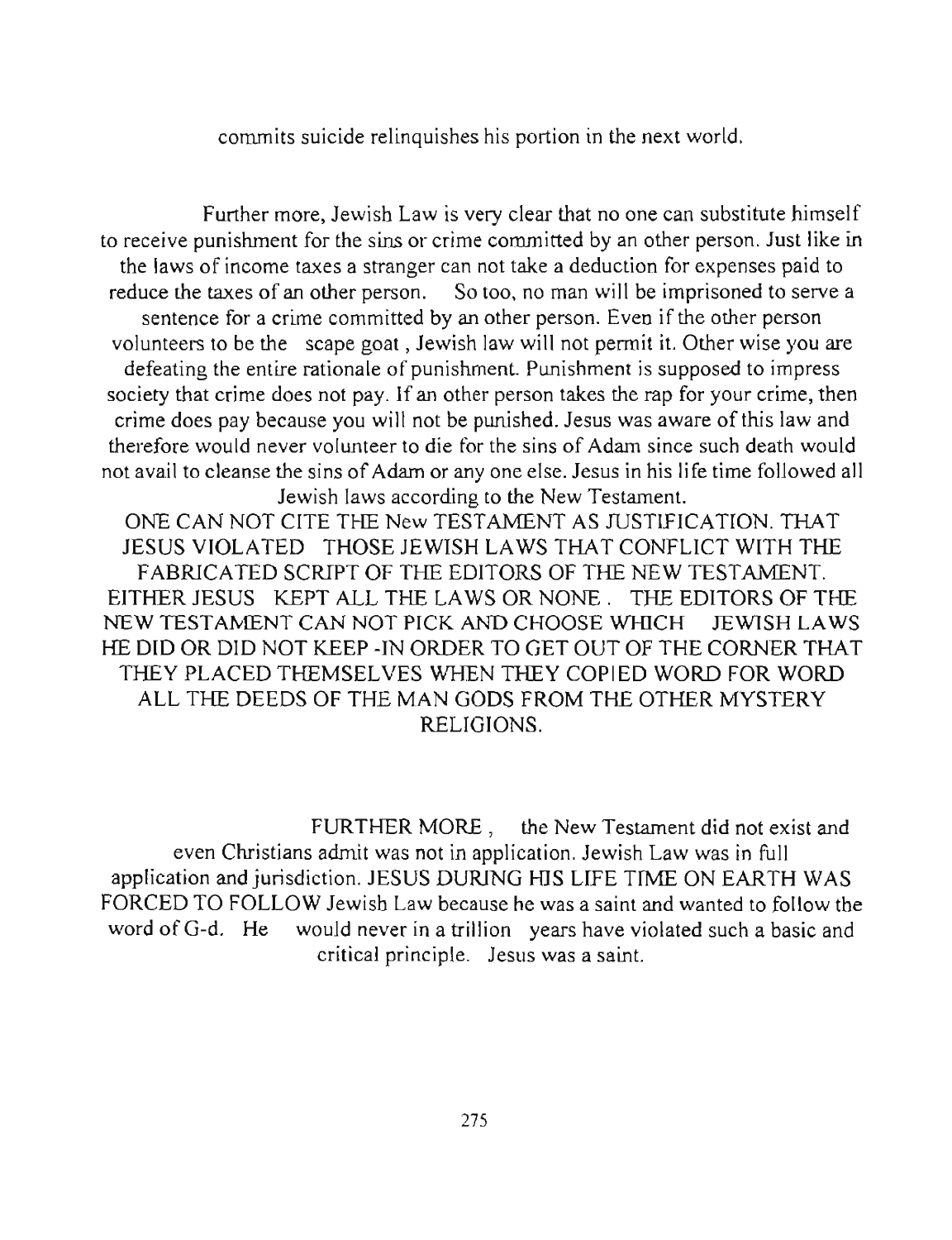THERE EXISTED NO CRUCLFIXION since it collides with the most basic principle of Torah that the Christians admit existed and was in full force and power during the life of Jesus. Jesus never would have violated such a law. JESUS WOULD NEVER HAVE ACTED THE WAY HE IS DESCRIDED IN THE Gospels that precipitated his crucifixion

All four Gospels contradict each other as to the details of the the birth genealogy early childhood education contact with the rabbis with whom he disputed Jewish law at the age of 12, his entry to Jerusalem and the Temple, his trial, the grounds that were used to accuse him, what Jesus said that incriminated himself, the crucifixion and the resurrection. Any reasonable person will testify that if we accept the story of one Gospel than the other three Gospels can not be reconciled. All the Gospels are a replay of the Middle Eastern and Far Eastern mystery religions. The name of the son the man god is changed to Jesus. THE PLACE WHERE THE MAN GOD INCRIMINATES HIMSELF IS TRIED AND IS CRUCIFIED IS CHANGED TO JERUSALEM. THE JEWlSH BIBLE DOES NOT CONTAIN ANY SUCH STORIES. GOD REVEALS HlMSELF TO MANKIND BY TALKING TO THEM; NEVER BY MAKING AN APPEARANCE IN THE BODY OF A HUMAN MAN GOD.

## THEREFORE THE FATHER AND MOTHER OF THE NEW TESTAMENT IS NOT THE OLD TESTAMENT ;BUT THE MlDDLE AND FAR EASTERN RELIGIONS.

All the MYSTERY RELIGIONS CONFLICT WITH THE BASIC TENETS THAT GOD SUPERCEDES TIME AND SPACE THAT GOD AL WAYS EXISTED EXISTS AND WILL ALWAYS EXISTS THAT HE IS ALL POWERFUL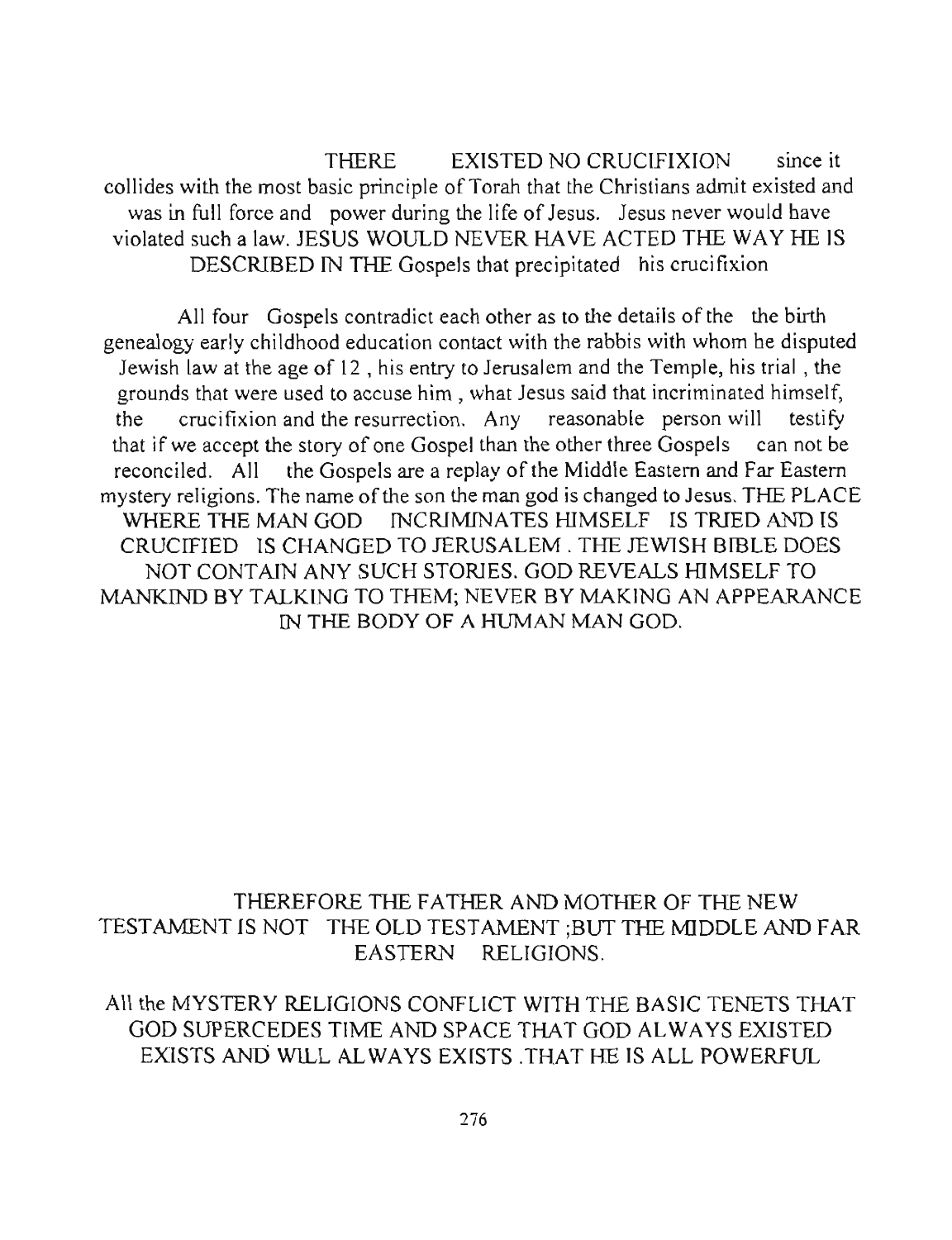#### OMNIPOTENT ALL WISE AND KNOWS EVERYTHING EVEN BEFORE IT HAPPENS.

.If the man god is born from a mortal virgin and is killed by crucifixion. , then God did not always exist and also is mortal since he died. Never mind that he was resurrected, but for a period of three days he was dead. If God can change into a man god then God is not beyond space. God then fits into space and is governed and subordinated to the laws of time and space.

If the man gods can be crucified and could not strike their executioners with blindness then then they are not omnipotent. - The Bible in Genesis relates the story of the Angels who descended to Sedom to tum Sedom into the salt sea. They went to the house of Lot and they were invited to spend the night in Lot's house. The people of Sedom surrounded the house and threatened to break in and kill the Angels. The Angels struck the people of Sedom with blindness and rescued Lot who was outside the house to reason with the people of Sedom. See Geneses. If the man gods could not duplicates such miracles then they were weaker than mere Angels. Angels like wise prevented Noah's neighbors from interfering when Noah his family and all the animals and birds boarded Noah's ark.

If the man gods can not free themselves by cutting their bonds and descend from the cross, then the man gods are not all powerful -omnipotent. Even Samson in the Bible in Judges was able to break the ropes that tied him when the Philistines bound him. If the latest man god invented by the editors of the Pope in the Gospels -Jesus - elected not to exercise his powers how can the scriptwriters - the editors of the Pope- cast blame on all the Jews to posterity for the crucifixion? The Jews then played a major role in having Jesus forgive the sins of mankind. Possibly, the script writers did not think of this line **of reasoning.** 

Further more Adam was punished by suffering death after he reached the age of 930 years. All of mankind became mortal. The man gods by their death did not restore immortality to man kind. Further more if the man gods were going to suffer death to forgive a mortal sin, they should have elected to have targeted the sin of Cain who murdered Abel. What was the big deal of Adam and Eve eating the fruit of the tree of wisdom. ? Further more in light of excavations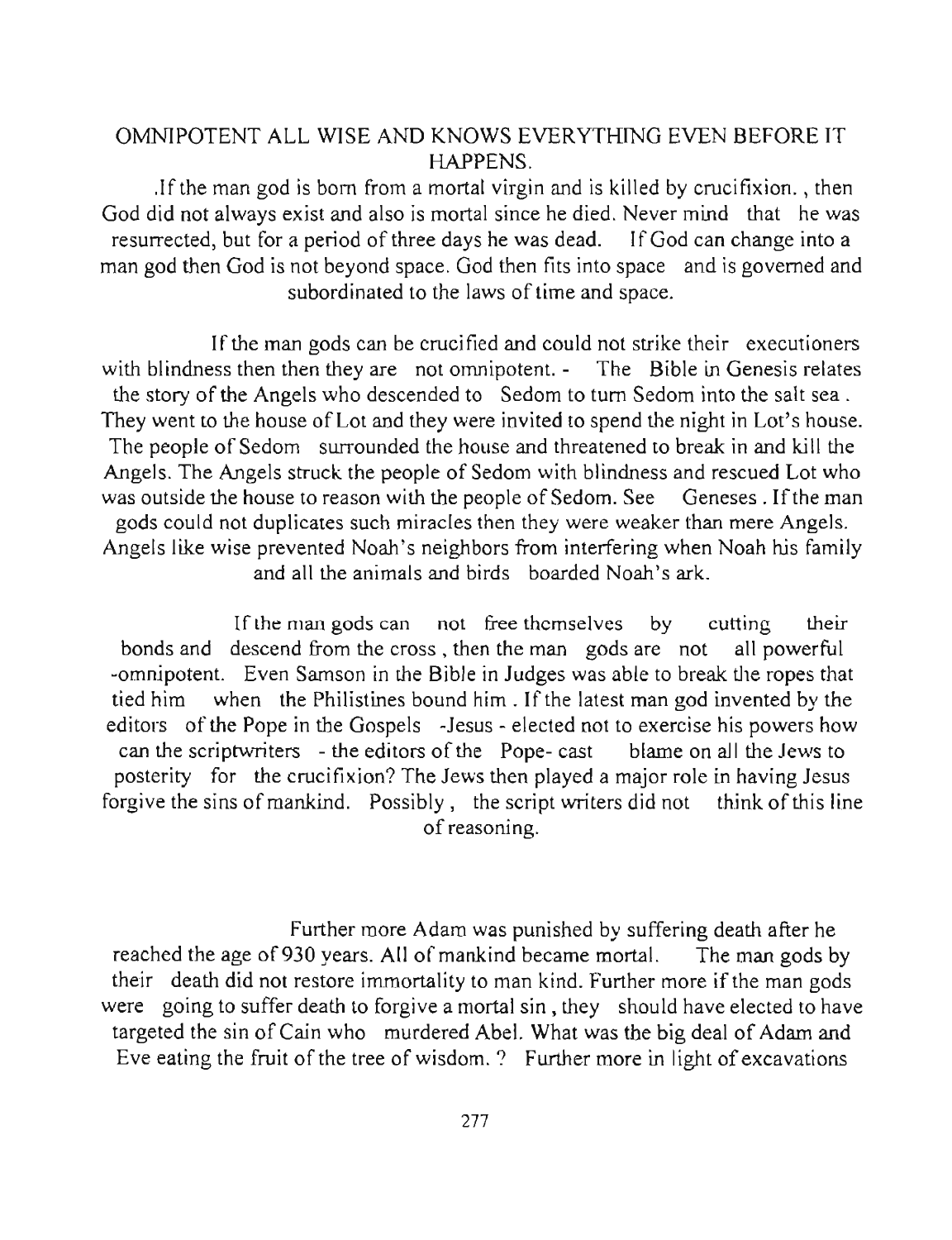anthropologists have determined that there existed pre historic homo sapiens millions of years ago. Why did not all the man gods forgive the sins of these homo sapiens? Why start with such a late comer as Adam? Furthermore, if the universe is millions of years old like scientists determine and life and other human s exist on other planets in other solar systems, why did these man gods not forgive the sins of *all* the other inter galaxy humans?

Furthermore, God formed man in His image and endowed man with a soul and wisdom the same as God. Why did God forbid man from eating from the tree of wisdom? Why did not Adam and Eve first eat from the tree of eternal life and then eat from the tree of wisdom and thus avoid the curse of death the punishment from eating the fruit of the tree of wisdom ?

Furthermore, if there exists three or six or ten or millions of distinct entities in the godhead like was postulated by Spinoza- rather than One as represented by all Unitarians- , it is logical that each of these distinct entities would fight with their neighbor entity over territorial sovereignty. We then should witness different laws of science in different spheres of this planet and certainly in the solar system and in the other galaxies and in the universe. You would have continuous wars of the galaxies. However Einstein discovered a unitary conformity in all the laws of science through out the universe. His findings have been confirmed by all other scientists. Thus we see that the First Mover and First Cause of the universe- God is not beset by internal conflicts and schizophrenia.

God is the ultimate unity and is not compartmentalized as preached by all the mystery religions who possess man gods. Just like this book was not written by chance that the letters mysteriously popped out from no where and formed words and sentences and combined to form a cohesive and sensible thesis; so too, not even one atom or cell could have been formed by itself from pure blind chance as is maintained by atheists . God exists He created the universe . His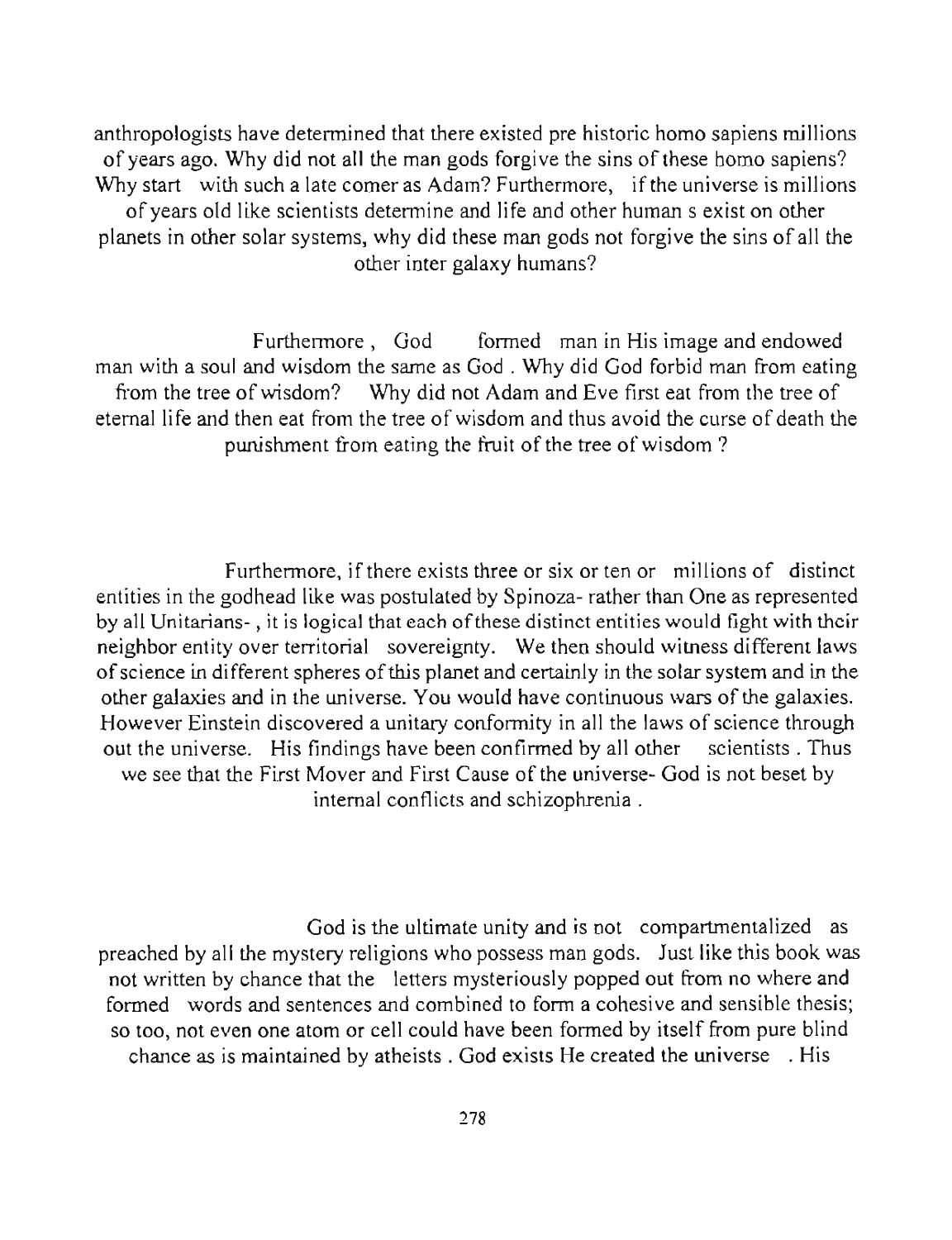**Providence recreates and maintains the universe. Would God's Providence**  cease for a split second - would God have died as happens in all the myths of all the man gods then the universe would instantly revert to the state of tohu nothingness -also created by God. . By default -that universe would cease to exists. Since we know as a fact that this never happened; so too, we know as a fact the all the myths of the compartmentalized theologies -the mystery religions are all what they are referred by 21 century man - nothing but myths.

As a matter of fact all Deists Unitarians and many philosophers and modem historians question the accuracy of the resurrection and ascending to heaven story. If Jesus flew to heaven , then all the people in Jerusalem saw the celestial flight. Such a flight can be verified. However no one even his disciples witnessed the flight. None of the 42 historians who lived in that era witnessed or heard of such a flight. See Thomas Paine- Common sense and Age of Faith. See Will Durant Caesar and Christ pages pages 553-554 about the beginning of Christianity. See Miracles of the Gods by Erich Von Daniken pages 54-106.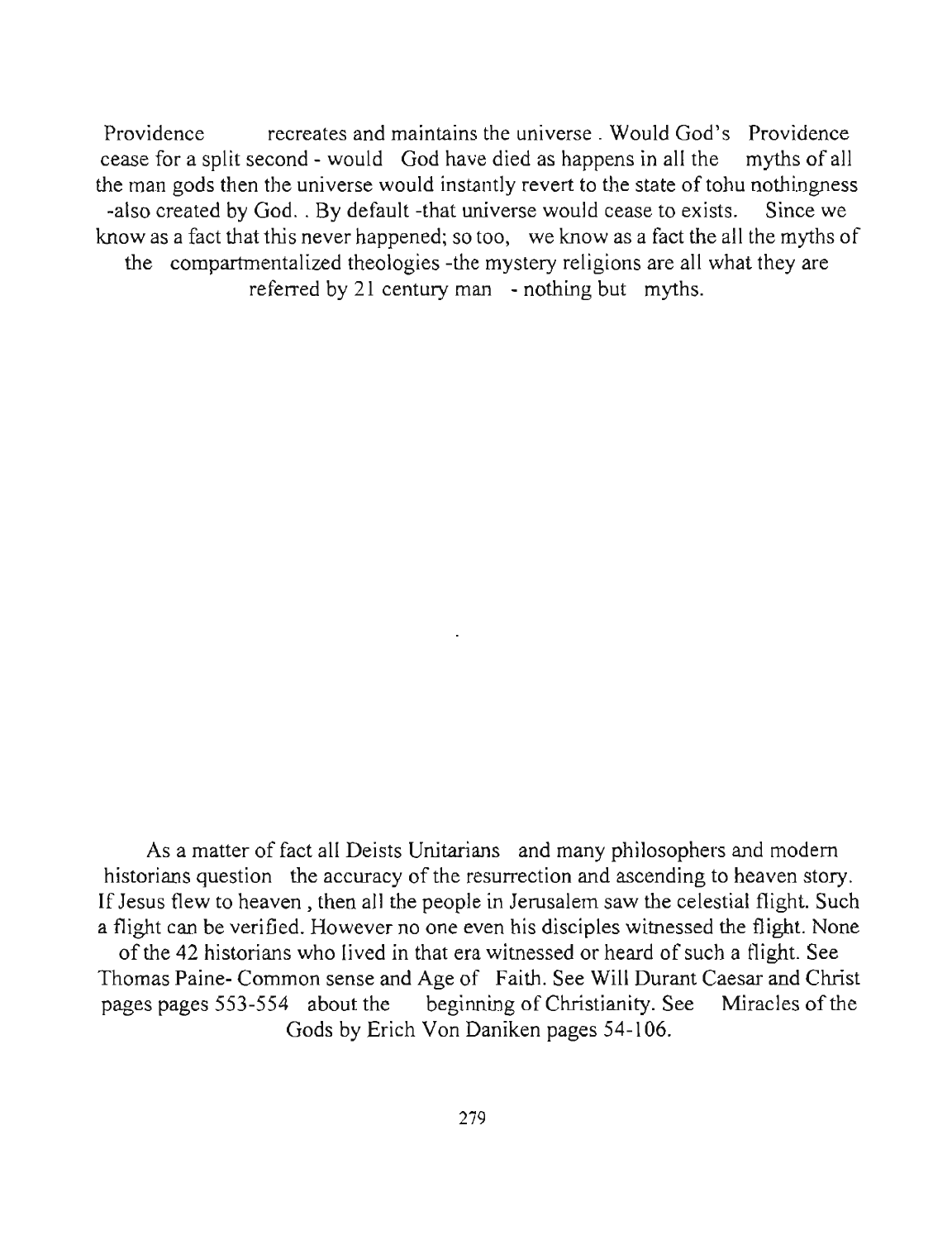Miracles occurred according to the New Testament. Dead men arose from their graves. During the life of Jesus he fed 3000 men. The sick and lame and the deaf were healed. When Jesus died darkness descended on the earth. All the other middle Eastern and Far Eastern Mystery Religions have the identical story of such miracles. All such unnatural events must catch the attention of people living at the time. However none of the 42 historians living at the time of Jesus breathe EVEN ONE WORD ABOUT HIS VERY EXISTENCE. OR ANY OF SUCH MIRACLES. THERE EXISTS AMPLE SPACE GIVEN TO THE MYTHS OF OTHER MIDDLE EASTERN MYSTERY RELIGIONS.

The only reason that is the case because it never occurred. One Billion four hundred million Muslims agree that it never occurred .. Over one billion Hindus one billion Buddhists over one billion atheists all agree that the crucifixion of Jesus and the virgin birth and all the miracles are a hoax it never occurred.

VOLTAIRE BELIEVED THAT Jesus never existed. VIney in his Ruins of an Empire also doubted that Jesus existed. Herder in 1796 pointed out the irreconcilable discrepancies in the four Gospels.

David Straus in the Life of Jesus Straus denies the supernatural miracles. He is the father of bible criticism of the New Testament. Ferdinand Christian Baer attacked the Eppistles of Paul rejecting as unauthentic all but those of the Galilatians Corinthius and Romans. In 1840 Bruno Bauer began a series of controversial works showing that Jesus was a myth - the personified cult of a fusion of Greek roman and Jewish theology that began in the second century. In 1863 Ernant's Renan's Life of Jesus summarized all the Bible criticism regarding the New Testament. The French School at the end of the 19 th century subjected the new Testament to vicious criticism and analysis that the Catholic Church felt compelled to ex communicate them and other modernists. All or many of the Bible critics rejected all the supernatural miracles as myths. See Will Durant - Caesar and Christ page 553-554.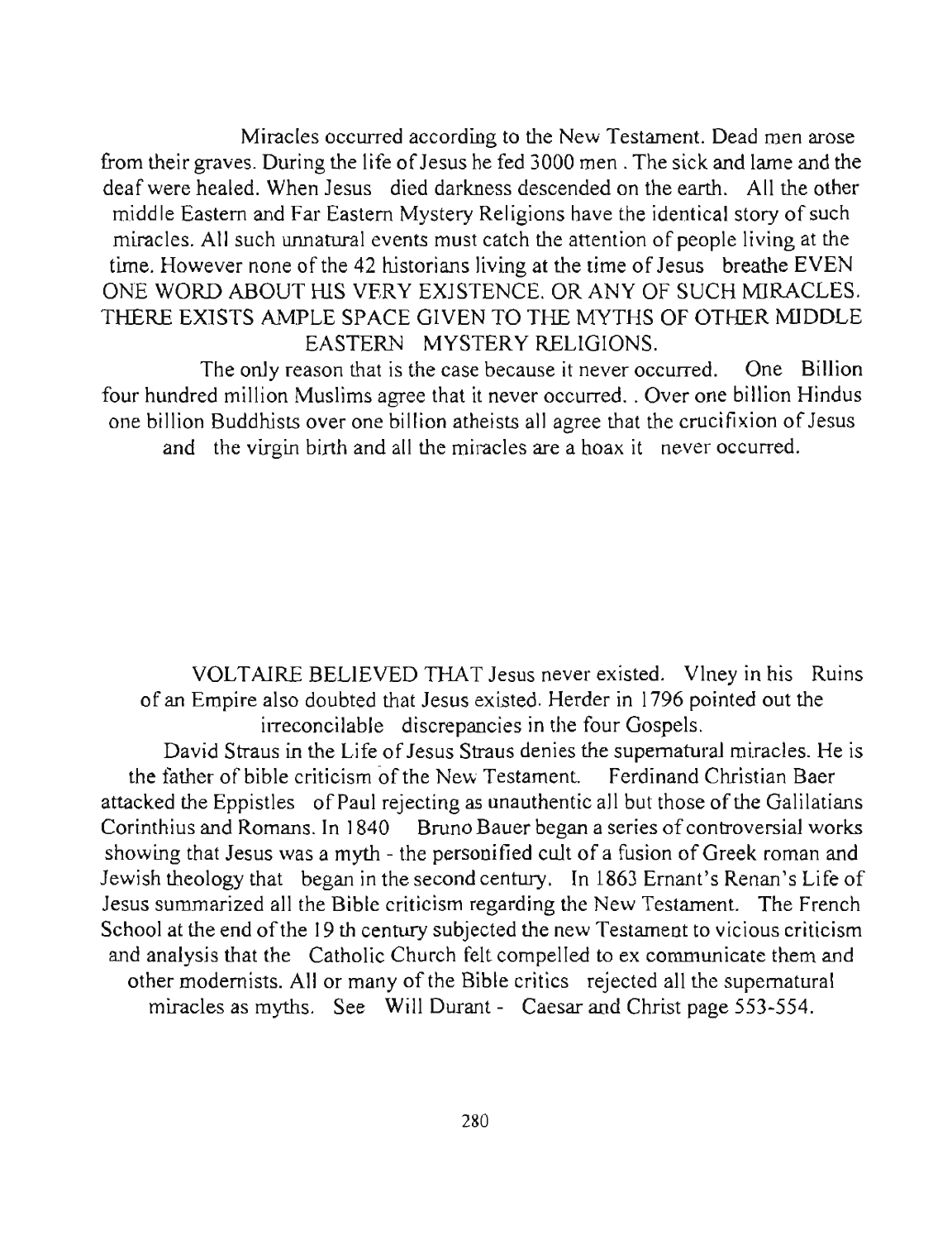Half of the Anglican bishops living today agree that the New Testament was written by the Church. Just like the Church wrote the New Testament ;so too, the Church is empowered to change any thing in the New Testament that they deem does not fit in with modem norms of behavior or conduct. Sociological reality and modem standards must be factored in to the New Testament Law as what is and what is not binding. Article on web page of Jerusalem Post July 2208.

Many Protestant ministers believe that the Roman Catholic Church is responsible for the texts in the New Testament that espouse blatant anti- Semitism.

See Anti Judaism in the New Testament by Gerald Sigal who made a n analytical study spending many years mastering Greek and compares the texts of The New Testament to the Hebrew and Samaritan Bibles. He compares each of the Gospels to each other and shows the discrepancies and the blatant hatred toward Jews and Judaism He studied the New Testament at great length and exposes the blatant anti Semitism that appears in the Four Gospels and other writings. He shows a straight line from the writings of the New testament to the blood libels that Jews kill and use the blood of Christians for the baking of Matzos This libel caused the massacre of hundreds of thousands of Jews. He shows that the Nazi and racial anti Semitism from 1840-1945 *in* Europe that culminated in the holocaust and death of 6 million Jews was directly linked to the hatred of Jews developed in the pages of the New Testament.

Edward H. Flannery a Catholic priest in Anguish of the Jew shows 23 centuries of Anti- Semitism. He defends the New Testament and the Church fathers although he identifies those individuals who have been guilty of blatant anti Semitism. His book serves as a monument to the edifice of hatred that resulted from lies and distortions about Jews Judaism and corruption of the teachings of Christian faith. Anti Semites have corrupted Christian teachings and made it into an instrument and driving force for the murder of millions of of Jews and non Jews. . In Faith and Deicide - the Roots of Anti Semitism - Rosemary Ruether traces anti Semitism for 1700 years directly to many scriptures of the New Testament and the Church.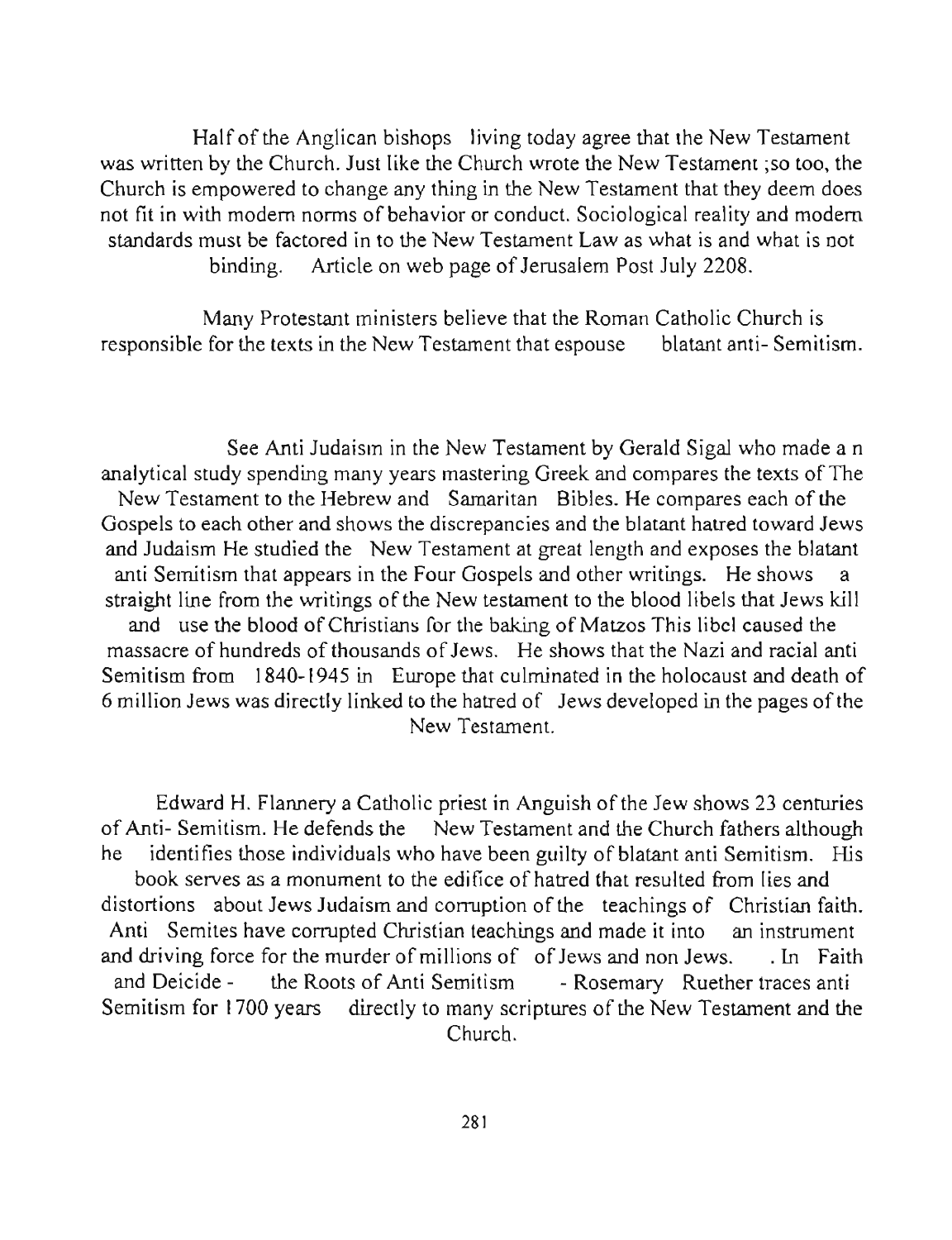**Yes, Jesus existed , but not as a man god . Jesus was a**  practicing very devout Orthodox Jew a Pharisee. He was a great Talmudic scholar and had a Rabbinical Court of his own. The Rabbinical Court collectively -not the individual judges of the Court is referred to as Elokim. See Exodus 21:6. The institution of Justice is referred as Elokim because they carry out the will of God and render justice like God renders justice. The symbol of Justice is God. Elokim also is used to address God because God is the ultimate Judge of man.

Jesus did NOT UNDERLINED NOT create a new religion. What he did create was a sub sect -like Chasidim today - following 100% all the laws of the Written and Oral Law the Torah - All within the parameters of Torah teachings. His court like all other Rabbinical Courts was referred to as Elokim. However , never in a trillion years was this reference to him personally. His brother James succeeded Jesus when he died of natural causes. Jesus was married to Mary Magdelana . They both had a son whose name was Judah. Their burial place a vault with their bones was discovered in Jerusalem 25 years ago that bore the engravings that here are buried Jesus son of Joseph and Mary, his mother Mary, his father Joseph, his wife Mary Magdelana , and his son Judah. A great television show publicized this great discovery in 2007. This discovery follows another great discovery the Vinicci Papers that proclaims the same facts. All these discoveries substantiate the position of the Ebyonim . -A sect that followed the teachings of Jesus , who did not accept that Jesus is the son of God and they claimed that the Mizvot are eternally binding for Jews. The Mitzvot have never and will never be abrogated .. See Edward Gibbon -The Triumph of Christendom in the Roman Empire page 8. See Kuzri in defense of Judaism -Why Jews do not accept Christianity and Islam. The Ebyonim accurately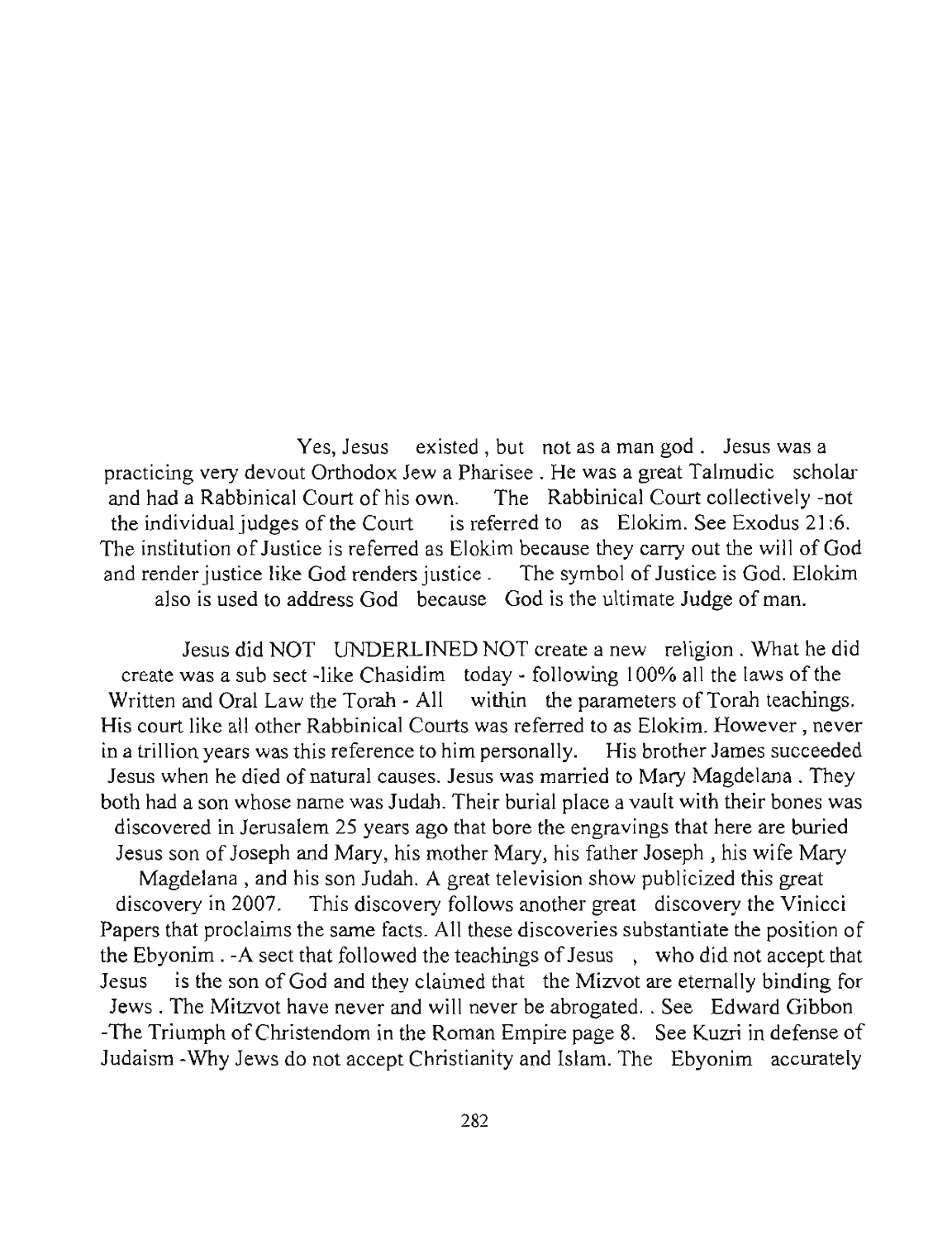argued that if God wanted to abrogate some or all of the Mitzvot God Himself should have another gathering equivalent to the proclamation at Mt. Sinai in front of all Jews and non Jews every day and proclaim His wish that He wants to make a 360 degree turn and abolish all the Mitzvot that he gave at Mt. Sinai. By default failing that it is obvious that God does not want to abolish any of the Mitzvot.

## NEVER MIND THAT YOU HAVE POPES THAT FABRICATE MYTHS THAT ARE THE CARBON COPY OF ALL THE Middle Eastern and Far Eastern Mystery Religions.

THE SAME POPES WHO FABRICATED THE STORY OF THE CRUCIFIXlON AND BLAME JEWS FOR A NON EXISTENT EVENT THAT JEWS FORCEDPONIUS PlLATE THE ROMAN GOVERNOR TO CRUClFY JESUS - other wise they would riot - AND THEREFORE ARE ETERNALLY DAMNED - ARE THE SAME POPES WHO FABRICATED A DOCUMENT THAT Constantine deeded the Roman Empire to the Catholic Church!!! ONE Pope Gregory the Great in fact assumed the mantle of Roman Emperor in addition to being Pope. . For generations or centuries this canard was repeated until people started to believe it. Finally this big lie was exploded and exposed.

The ROMAN Catholic Church ,likewise ,preached as an article of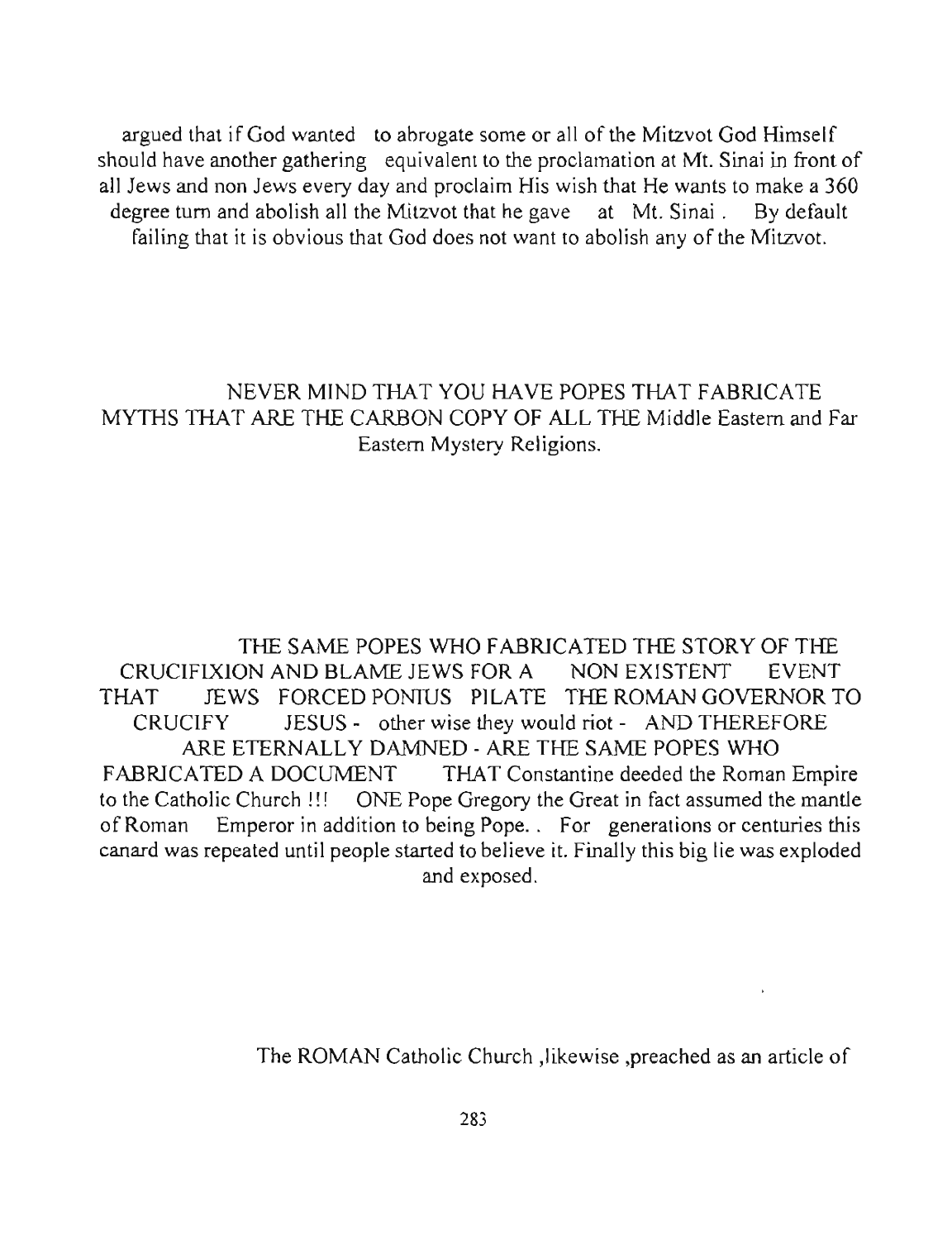faith that the world was flat. Galileo who proved from scientific research that the world was round and a globe was forced to recant, otherwise he was threatened by the inquisition to be burned at the stake. Copernicus who proved that the earth and the planets revolved around the sun rather than the sun revolving around the earth -an other article of fath held by the church- was, likewise, forced to recant, otherwise he would have been burned at the stake.

During the black plague in The 1300's when 50 or 70 million Europeans died from the disease , the Church blamed the Jews that they poisoned the wells, rather than seek medical help and research to fight the plague.

In 1845 when the drought in Ireland prevented wheat to harvest the Church banned the planting and eating of potatoes since the Church teachings disproved of the faithful eating potatoes. Hundreds of thousand sdied from famine but the Church would not relent.

Even today with the curse of aids, the Church opposes the use of condoms and elects that people should die from the plague rather than use any interference with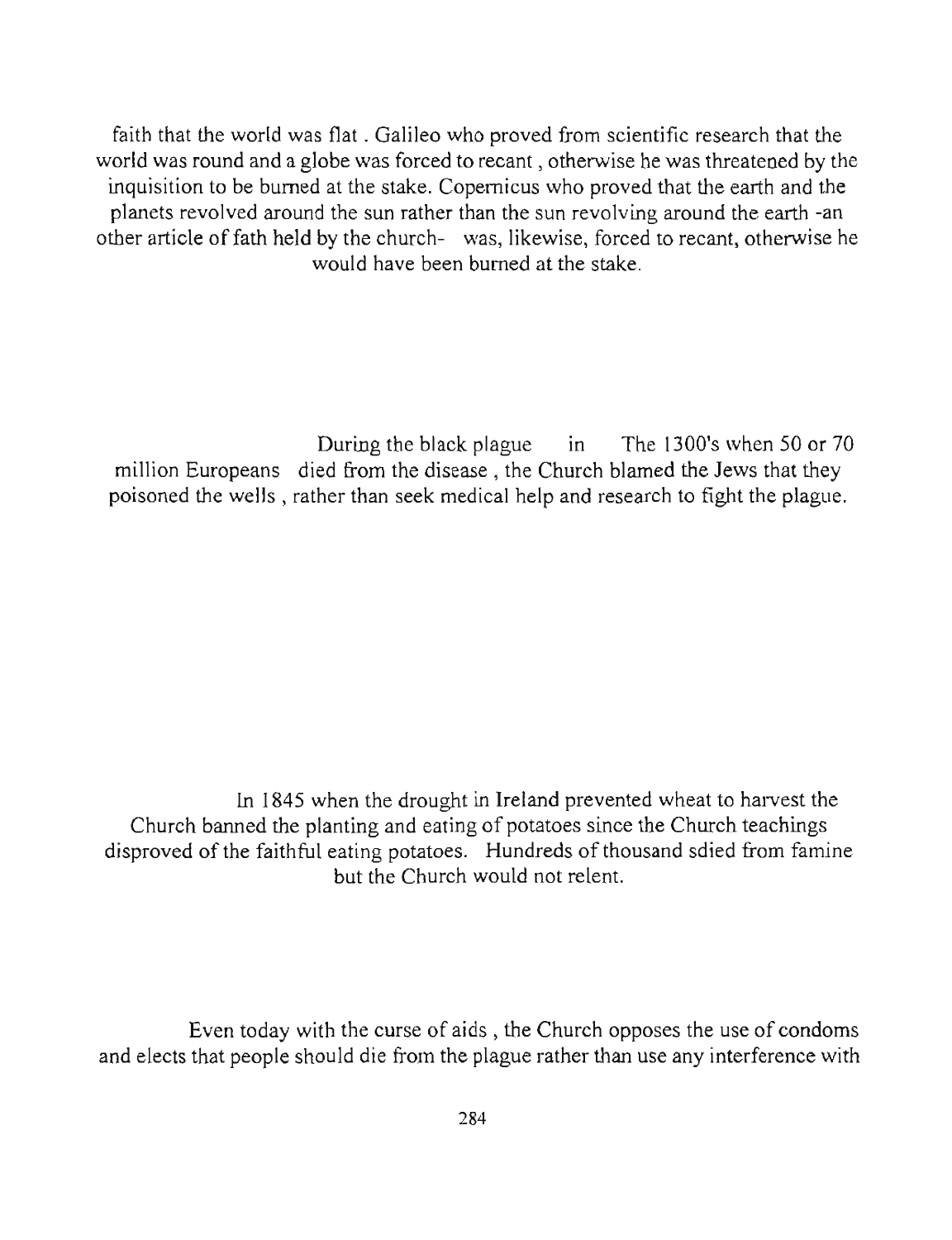normal conjugal procedures. God forbid that any one married or not - who have sex use condoms.

The editors of the Popes in the New Testament charge that God decided to replace the Jews with Christians because Jews killed two prophets, in addition to abetting in the crucifixion of Jesus. They threatened they would riot and Pontius Pilate agreed to crucify Jesus. In view of the fact that the Church over the last 1700 years was directly or indirectly responsible in the murder of millios of Jews and non Jews- how and what should God have reacted? The Church is guilty by aiding and abetting or not excommunicating and not sending to the stake all the clergy who aided and abetted in the lethal lies that resulted in the murder of millions of Jews and non Jews - how and what should God have reacted? There certainly exists a difference between three mortals -even if they be prophets being killed and millions of other humans? The Church at a synod in 500 or 600 determined that Jesus was a mortal when he was on earth. If God according to the script fabricated by the editors of the Pope in the New Testament replaced the Jews for the murder of three people then God should have destroyed the entire solar system for the murders perpetrated by the Church!!!

The script writers did a great injustice to the image of God. They painted him in the colors of the pagan Roman mentality and standards of justice and equity. The Romans annihilated all the inhabitants of a nation because of the crimes of a few individuals. When the natives of Gaul-France today-rebelled Julius Caesar killed half a million Gauls every man woman and child. When Rome conquered Carthage a million citizens of Carthage were killed evey man woman and child. All the others were sold into slavery or used as gladiators. When Rome suppressed the revolt of the Jews in 70 ACE and again in 130 ACE one million Jews were killed or used as gladiators. This cruel and beastly mentality was incorporated into the script of the passion of Christ. This script was repeated and embellished each Easter when all over Europe for the next 1700 years the passion plays were repeated as a tradition. Following the passion plays the civilian population would raid the Jewish ghettos and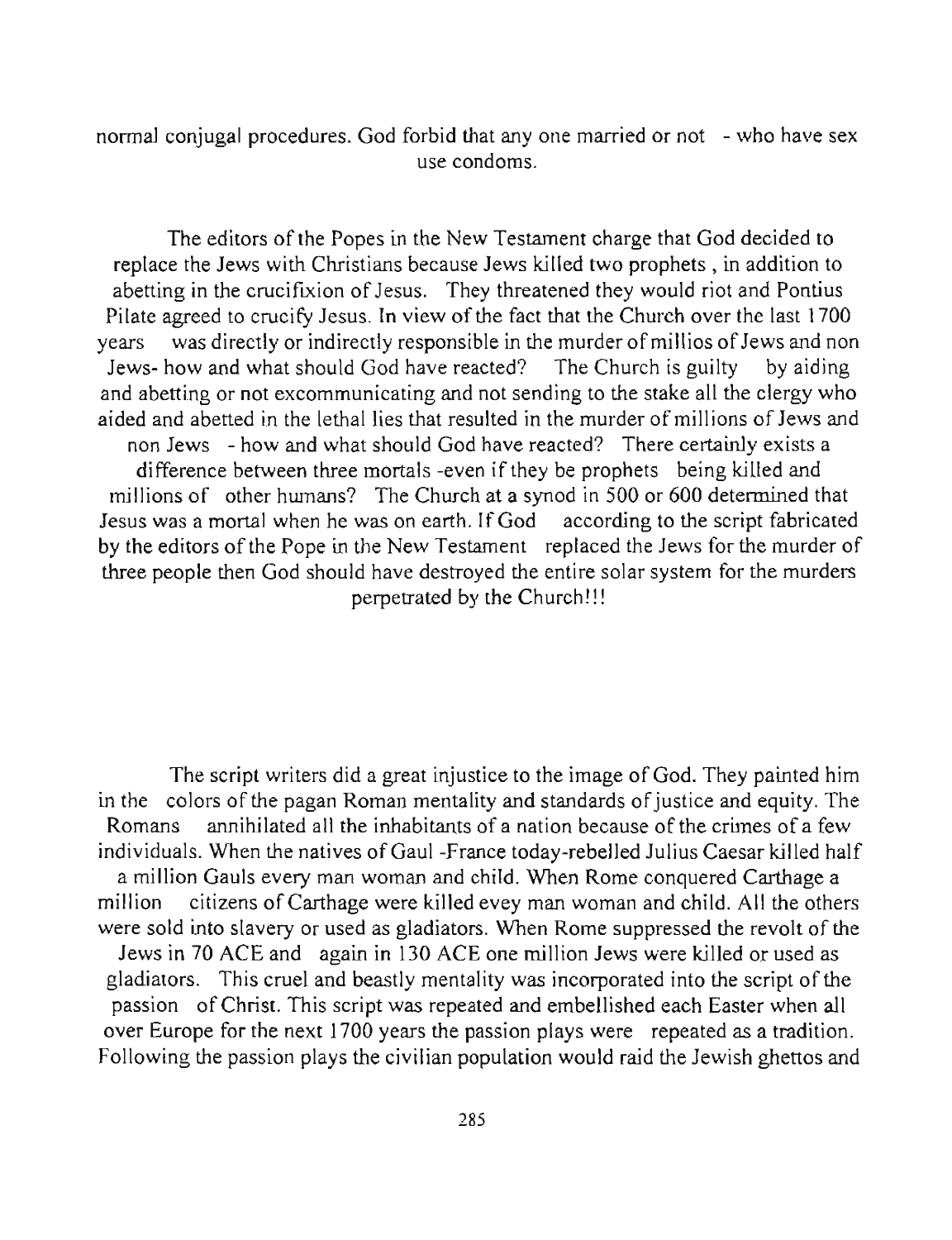murder thousands of Jews and rob all their possessions .. This was the practical application of the hatred and murder that was transmitted year after year with the endorsement blessing and the inspiration of the Church...

Hitler when he sat in a prison in Bavaria Germany in the 1920's and wrote Mein Kampt was not creating an original work of poison and hate. His blue print was the scripts of the 1700 years of passion plays that embedded a hatred of Jews and preached that all Jews are responsible for the crimes of a few. They preached that all Jews are intrinsically evil and thus should all be annihilated. The script writers of the New Testament even went as far as charging all Jews with the crime of the murder of Abel by Cain!!!!! Jews retroactively- even if they were not born yet and there existed no Jewish nation before Abraham was born - are all guilty for all murders !!!!! However if JEWS WOULD AGREE TO CONVERT TO Christianity all would be forgiven. Then a magic wand would be waved by the Church and their guilt would evaporate. The Nazis however were not so generous. They did not extend this magic wand and burned in the gas chamber anyone who had Jewish blood going back **five or ten generations even** if they **had converted to Christianity.** 

The God of truth and equity punishes only the guilty ones not their neighbors family or co religionists . If two prophets are killed those individuals who are guilty **were punished; no one else.** 

Further more the Church maintains since the temple in Jerusalem was destroyed the Jews can not bring animal sacrifices so the entire Judaism falls flat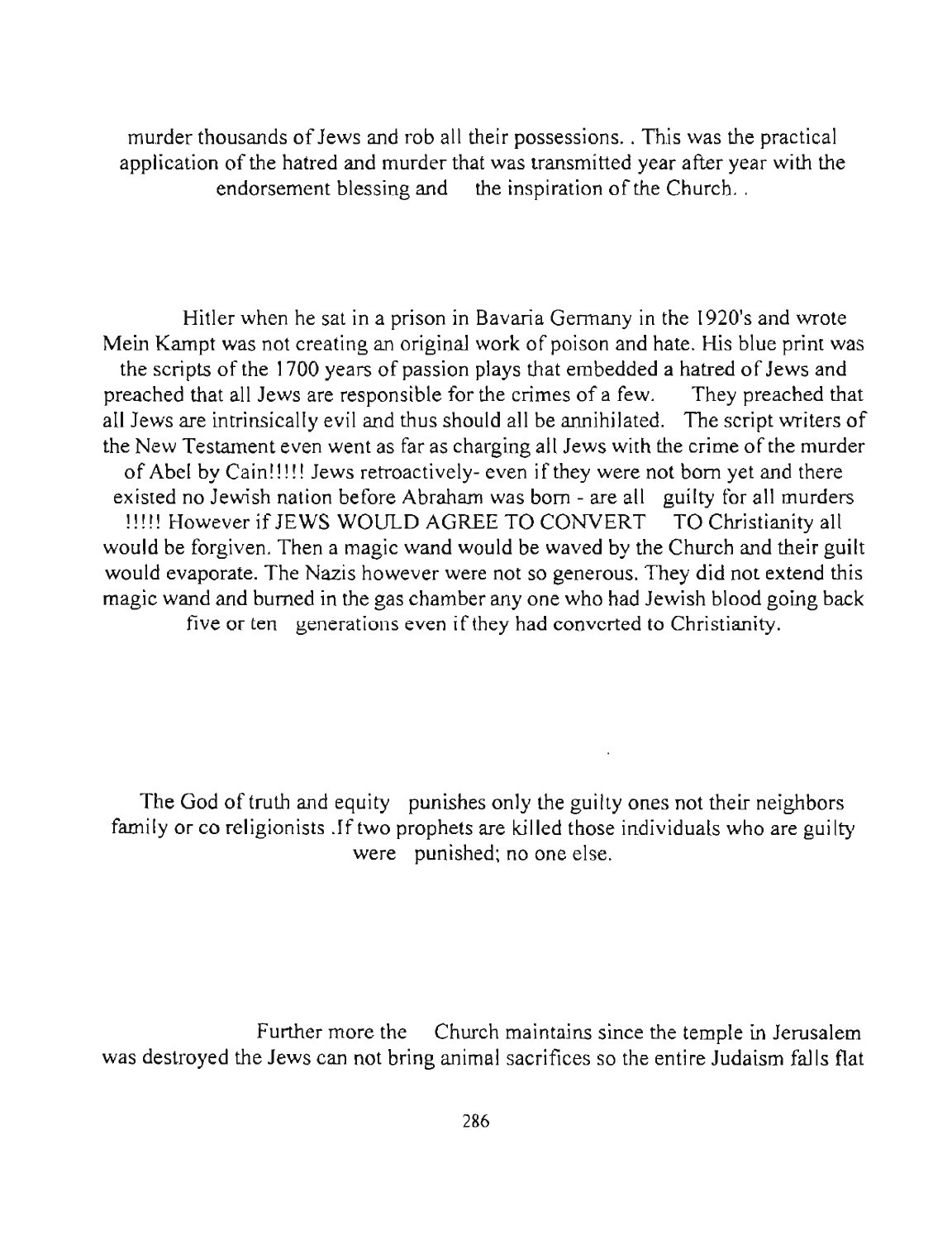on its face and Jews must accept Jesus or never have salvation. Query. Why don't Christians bring animal sacrifices since the year 70 when the Jewish Temple was destroyed. If Christians will reply that their prayers substitutes for animal sacrifices; then Jews have the similar remedy. There exist in the Jewish religion other sacraments that we call Mitzvot that substitute when an act of God exists and it is no longer possible to bring animal sacrifices. STUDY OF THE LAWS OF SACRIFICES AND THE SERVICE AT THE TEMPLE IN JERUSALEM AND PRA YERS THAT MENTION THE SACRIFICES THAT WERE BROUGHT SUBSTITUTES FOR ACTUAL ANIMAL SACRIFICES .See Talmud Bavali Menochot 110 A

CHRISTIANS HAVE NO RIGHT TO DICTATE TO JEWS OR TO ANY ONE ELSE HOW TO SERVE GOD OR SPELL OUT WHAT THEY ARE TO DO OR NOT DO IN THE CONTINGENCY THEY ARE NOT ABLE TO BRING SACRIFICES BECAUSE THE TEMPLE WAS DESTROYED.

## JEWS DO NOT DICTATE TO CHRISTIANS HOW THEY ARE TO SERVE GOD WHAT SACRAMENTS THEY ARE TO HAVE AND THE CONTENTS OF THEIR SACRAMENTS.

See Maimonides his introduction to Guide to the Perplexed , who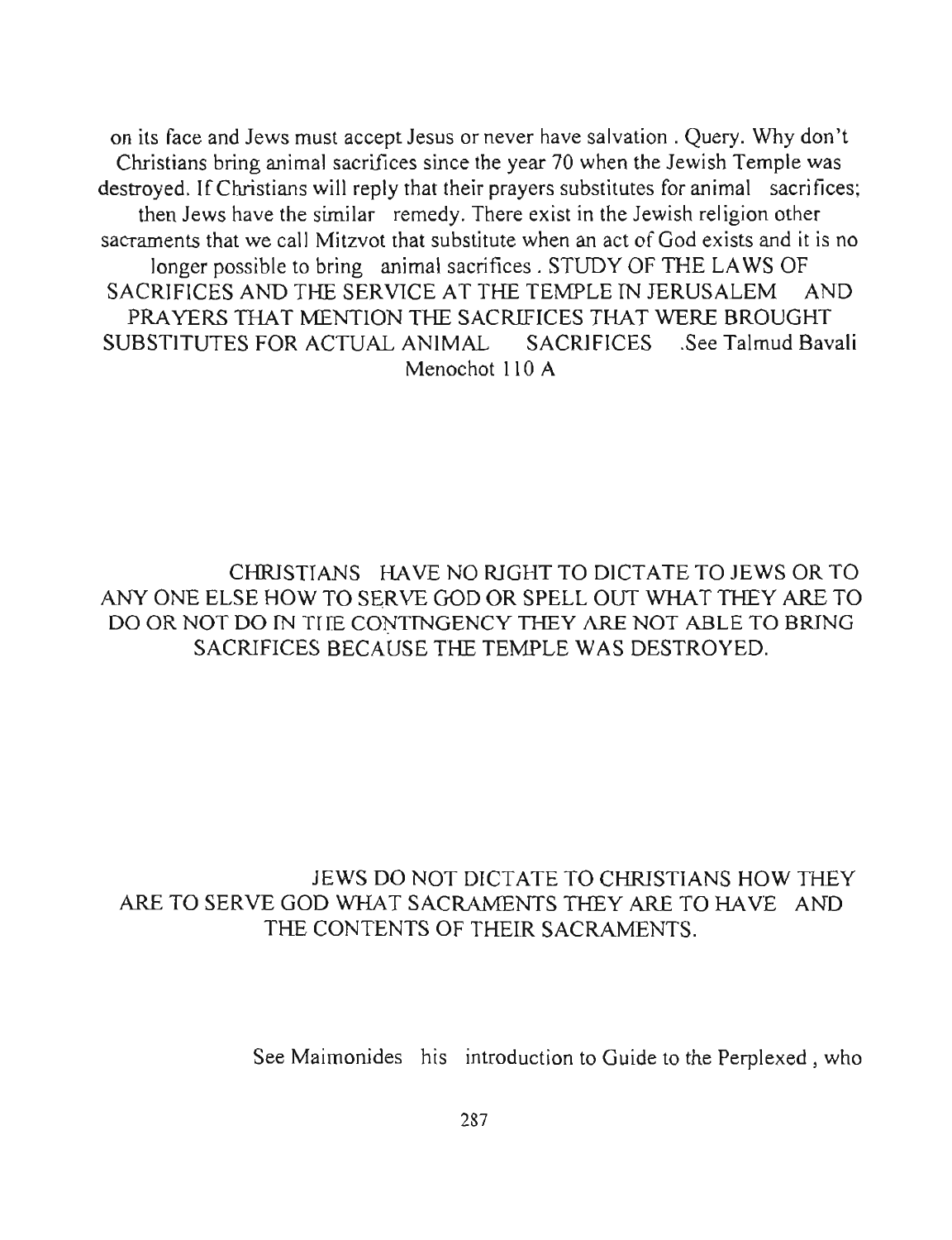discusses the ART OF PROPAGANDA THAT THE CLERGY OF THE MYSTERY RELIGIONS. The Christian clergy stepped into their shoes and succeeded to sell their religion to billions over 1700 years. A major work of psychology can be written as to the techniques employed by the popes and monks to sell Christianity.

A cardinal principle is to convince their votaries that the Pope is the temporal representative of God and Jesus himself. The Pope is holy and all his pronouncements are infallible.

This technique was like wise used by all dictators starting with the Greek and Roman emperors who assumed the mantle that they were the sons of the mystery religion gods. The Japanese emperors assumed that they are deities the sons of the sun god. The Popes embellished this claim in order to get obedience by **claiming that they inherited the mantle of Jesus and are his vicars on earth.** 

Everything that they declare is infallible. This form of mass hypnosis is employed by all dictators- Hitler Stalin and the Khumenis . The people who obey them are the victims of mass hypnosis who fall under their spell. They are the jihad terrorists and suicide bombers who follow blindly the godly orders of the cult leaders - Osama bin Laden or Al Queada . Obedience is rewarded and questioning is severely punished. Thus is the tragedy of the  $21<sup>st</sup>$  century- that the dark ages have never really disappeared. Erich From a great psycho analyst wrote 75 years ago that many individuals are afraid to think and make decisions. They prefer to follow orders and not have to take responsibility of facing the consequences of thinking and following their conscience and do the right and moral thing. That is how we can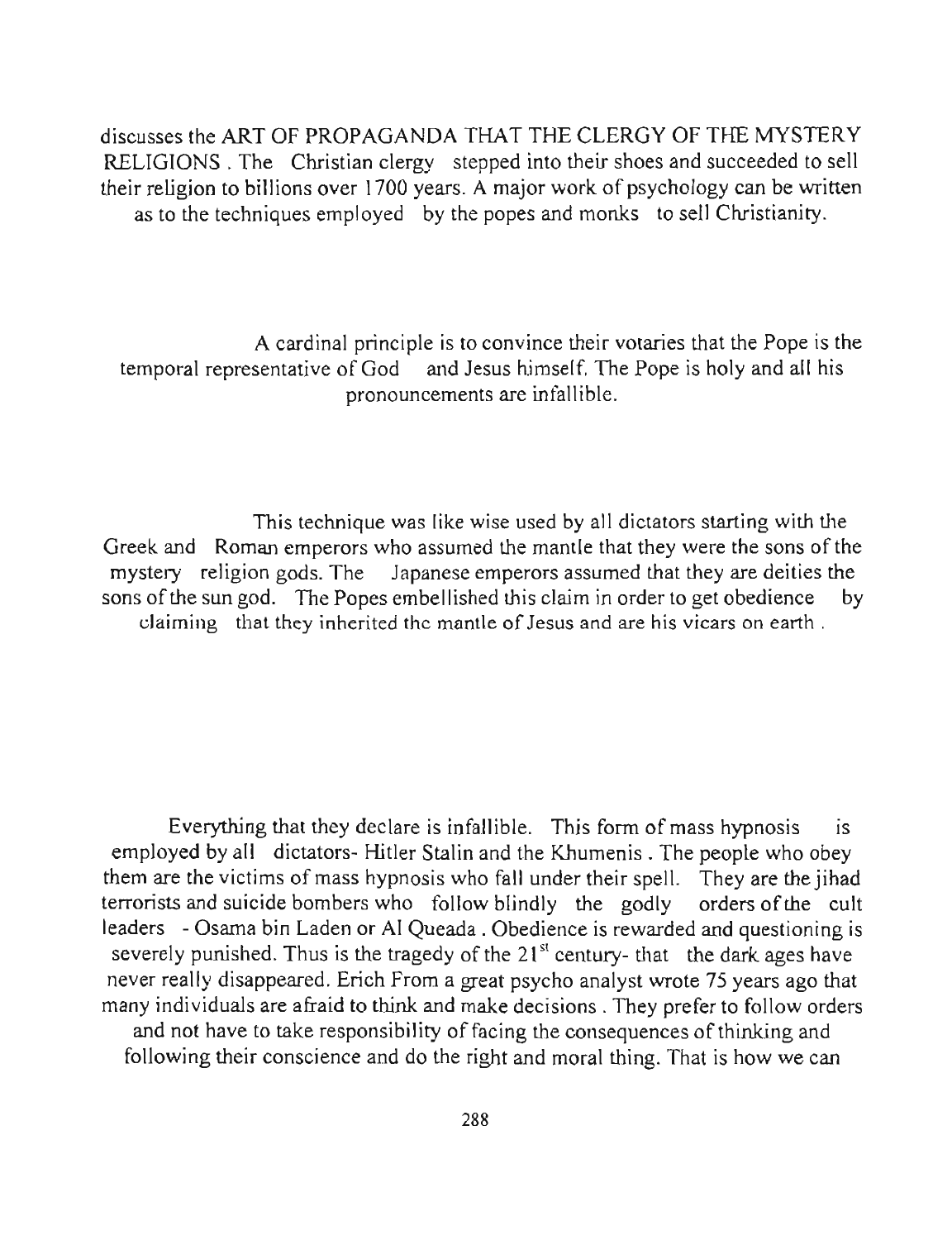explain -though certainly not justify the behavior of many Europeans who abandoned the Jews during the Nazi era. This pseudo psychology that explains human behavior is why Jews must possess the land of Israel so Jews can and will fight to ensure that an other holocaust does not occur again - God forbid.

The pagan Christians highjacked the movement from the Ebyonim and injected all the concepts of the Middle Eastern and Far Eastern Mystery Religions that became an integral part of Christianity. Christianity mirrored the theology philosophy ethics psychology and character traits and Roman and Greek judicial system of the pagans whom the Church converted. The judicial system and laws of Greece and Rome were incorporated into Roman Catholic ecclesiastic law. There was no break at all with the past. . What ever was accepted and legal in the past was used as a precedent for the future. The same hatreds and prejudices against Jews that existed before Christianity took over was embellished and Jesus was substituted as the victim of Jewish wickedness and evil. See Edward Flannery The Anguish of the Jew chapter I

The editors of the Popes were totally illiterate of Hebrew and Jewish concepts and thinking thought they could corrupt Jewish thinking and the Jewish Bible to their newly concocted version of the Middle Eastern Mystery religions. What they did not realize is that by introducing the Jewish connection to Jesus they unraveled their entire story and proved that they fabricated the entire passion of Christ. Once you admit that Jesus was Jewish, which he was, and observed Judaism and Jewish Law was truth and willed by God during his life time, the entire Christian story turns into a fairy tale. Jesus preached the basic tenets of the Jewish faith that Torah and Mitzvot are eternal. The Jewish law once given by GOD TO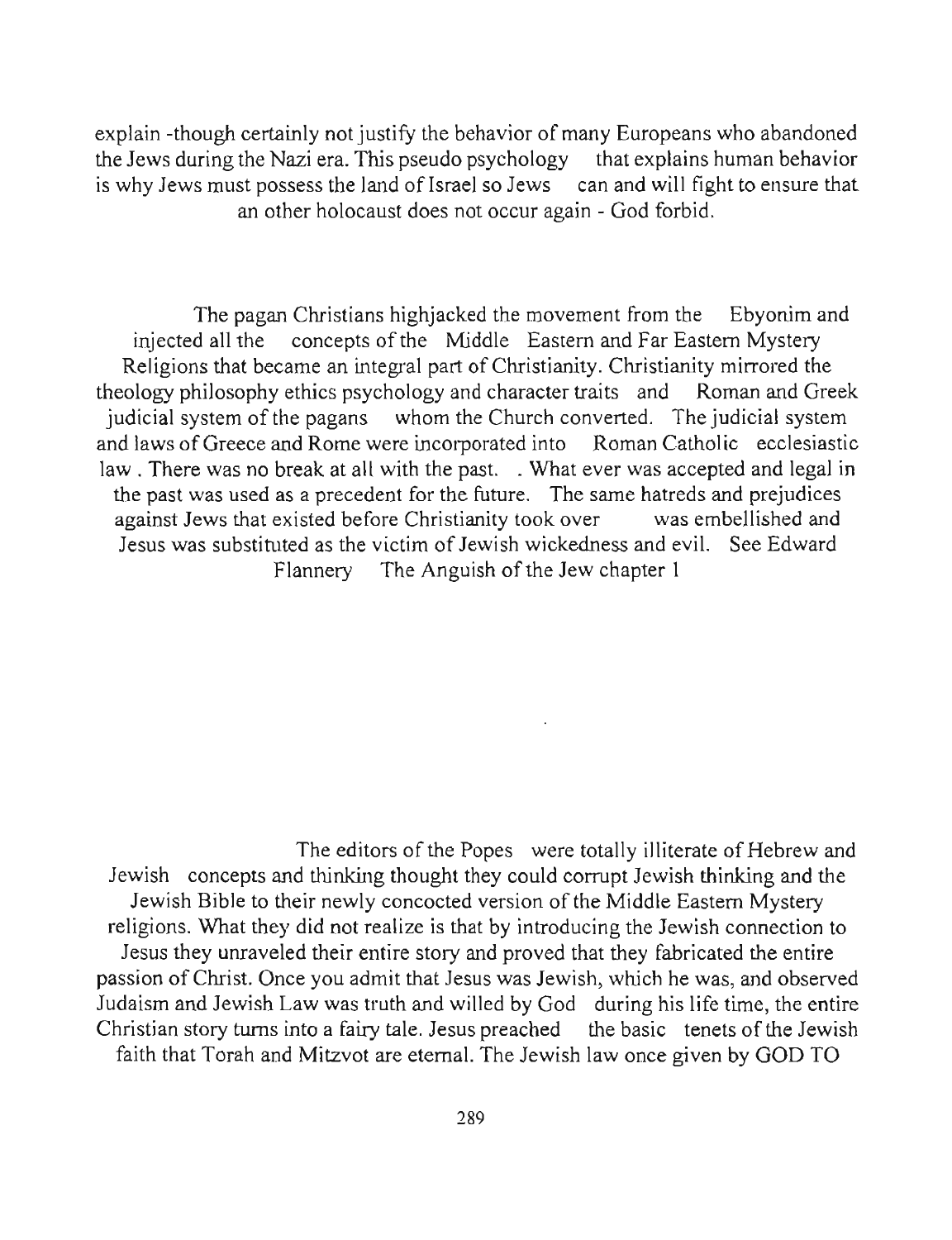MOSES - both the written and Oral -are eternal and can never be changed in part or entirely by heavenly decree. Lo bashomaim hi. For Torah decisions must be interpreted and administered only by humans. That is why the Rabbinical Court is referred to as Elokim. The humans mortals who act like God.

They corrupted the basic tenets of Judaism that Elokim refers TO THE JUDICIAL SYSTEM THE COURT OR COURTS AS A WHOLE AND NOT TO ANY INDIVIDUAL AND CONYER TED THE MEANING THAT IT REFERRED TO JESUS THAT HE WAS A DEITY. SIMILARLY OUT OF PURE IGNORANCE THEY CORRUPTED OTHER CONCEPTS AND GAVE THEM PAGAN MEANINGS. AND COLORINGS.

All the mystery religions claim that they replace all prior existing religions. However the Christians do not mention all these confederate mystery religions. They CLAIM THAT THEY REPLACE Judaism. Since Jews will not of course accept that God is to be compartmentalized, they replace Jews as the chosen people and they the Christians replace the Jews for all the blessings made to Abraham. This is the most ridiculous and preposterous theology ever enunciated. Abraham was prepared to have himself killed because he revolted against paganism that was another form of compartmentalizing God. He was thrown into a fiery stove because of his stand and crusade for his belief in One God and Unitarian belief in One God. Now the Christians claim to do the will of God by embracing another form of Compartmentalized theology that is forbidden for Jews. They now preach that Jews are mandated to accept their version of this theology!!!! And all the Jews who embrace the Unitarian belief in One God are to be abandoned!!!! This contradicts the Biblical statements that states "for G-d is not man that He should lie or the son of man that he changes His mind. God when He makes a **statement or promises such promise is eternal and can never be with drawn."** 

Bamidbar parshes Balak Numbers 23:19; "The Eternal God of Israel does not lie nor doe He change His mind for He is not a man who changes His mind." Samuel I 15:29 Thus the entire script of the passion of Christ prepared by the editors of the

Four Gospels is a fabrication and lifted from the other pre existing mystery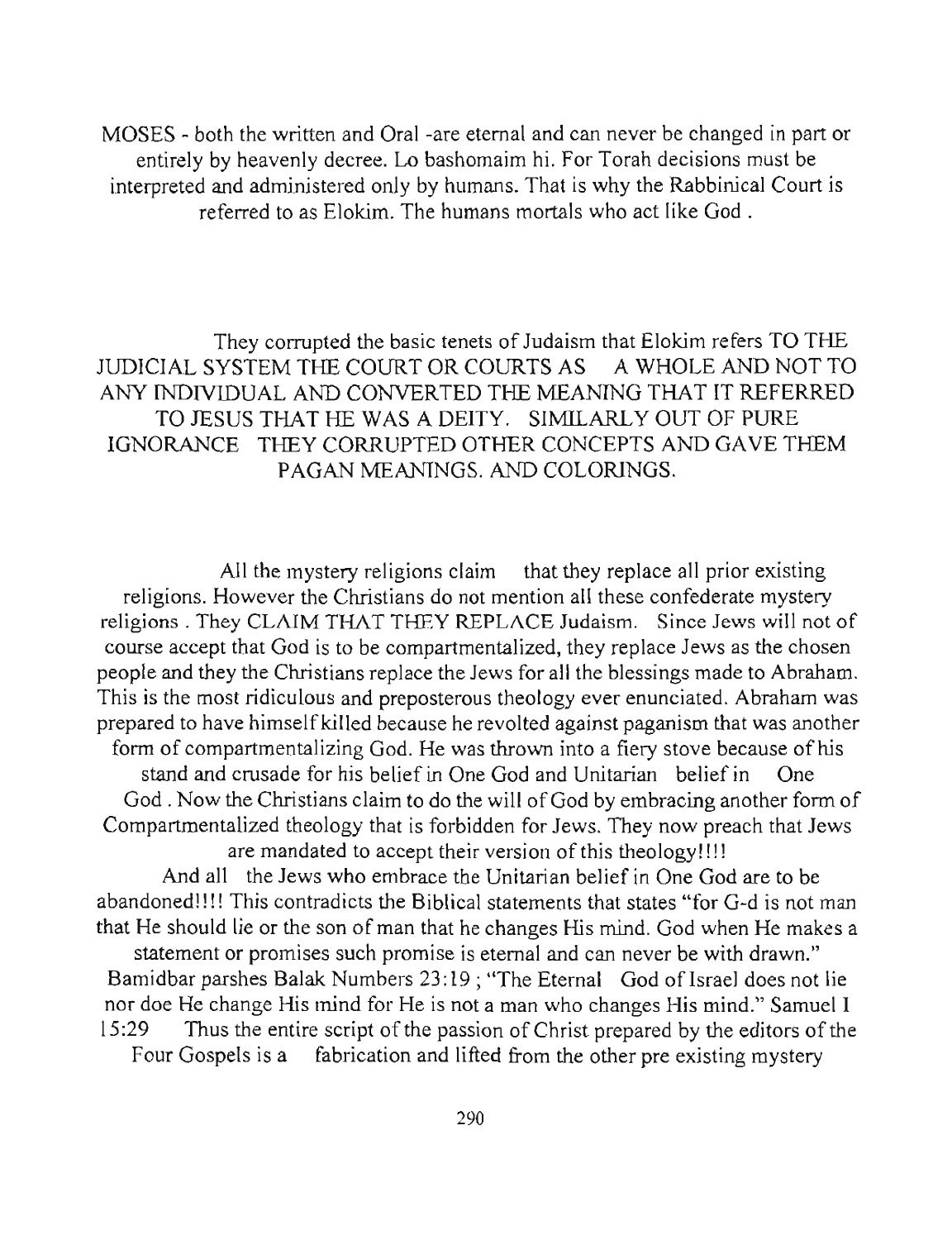religions. Therefore blaming Jews for forcing Pilate to crucify Jesus, other wise they would riot- is a blood libel that was responsible for the deaths of millions of Jews and was the driving force that nurtured the Nazi holocaust of six million Jews and millions of non Jews.

This is a topsy turvy situation of putting religion on its head. the God of the Jewish Bible does not get married virgins pregnant. Would God have wanted to create another man in his image He could have created a man the same way he created Adam. The God of the Jewish Bible does not need human sacrifices or the sacrifices of man gods. The story of Abraham being stopped by God from sacrificing Isaac suffices. Christianity borrowed all its theology from its pagan confederates. It did not depart one iota lest the pagan votaries it was trying to enroll would elect to stay with their own pagan religion rather than elect the new version presented by the editors of the New Testament.

However the election of Christianiry was short lived. Within 100 years Christianity was replaced by -Islam in 625. By 750 half of the Iberian Peninsula Spain all of Northern Africa and Asia Minor including Judea was under the control of the Moslems.. By 1445 all of Turkey was in the control of the Moslems and the Eastern part of the Roman Empire was destroyed. The Barbarians destroyed the Western half by the year 600. The Renaissance, the industrial revolution followed by the American and French revolutions and the supremacy of science and atheism and separation of Church and state dealt a death blow to the hegemony and control of the Church on the minds of man. WITH ALL THE DOWN SIDES OF A SECULAR SOCIETY AND ALL THE CHALLENGES **IT** POSES FOR THE FUTURE IT IS THE GARDEN OF Edan.

PROOF THAT THERE EXISTS God is brought from the fact that God endowed all man's minds to be different and elect to belong to different religions. Some religions do not give the votaries the right to make hislher own decision. Thanks to the fact that there exist close to 200 different denominations of Christianity and thousands of denominations of other beliefs man can exist.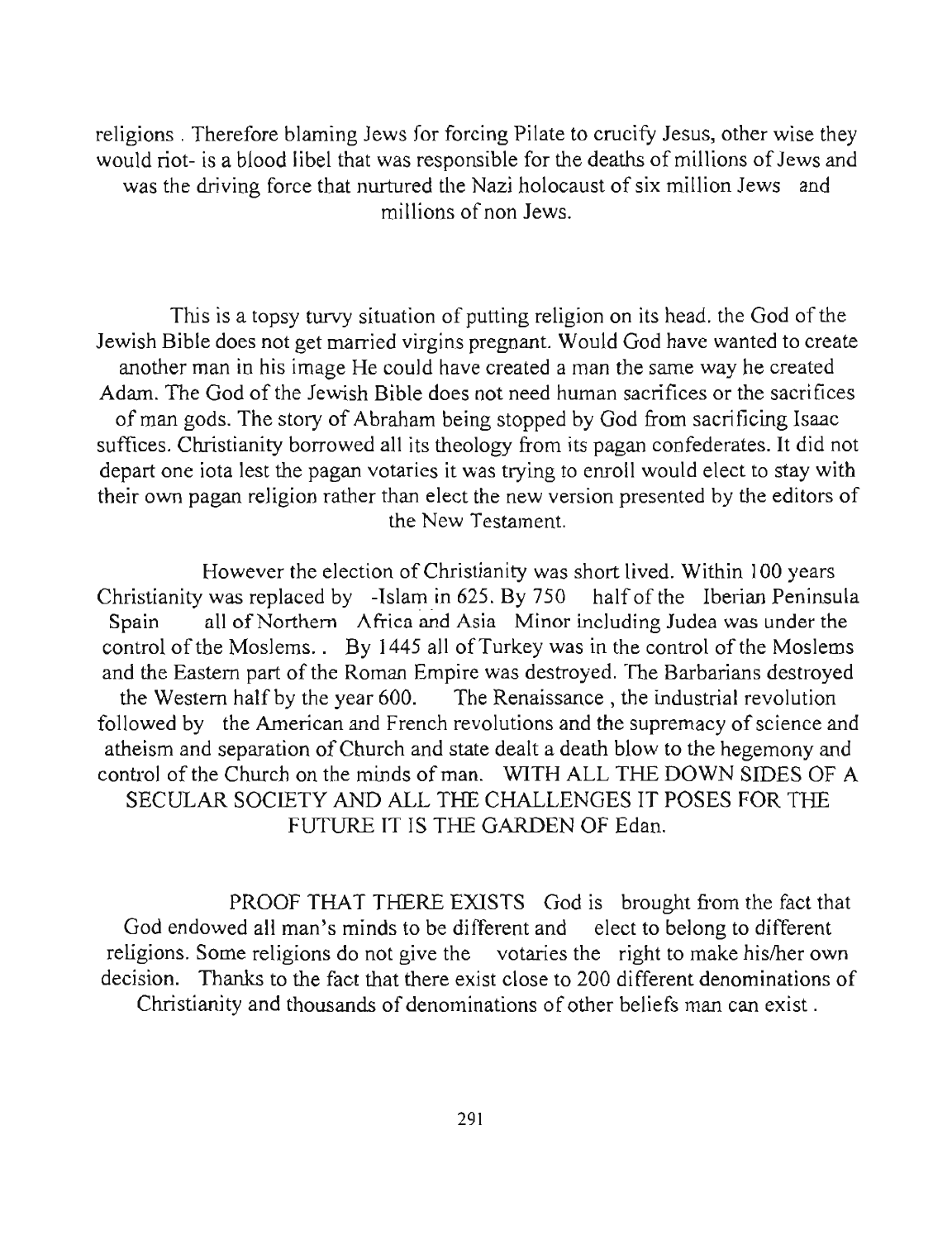## GOD -ELOKIM- IS THE SYMBOL AND ULTIMATE AUTHORlTY OF JUSTICE LAW ORDER AND EQUITY. .REVEALED RELIGION IS WONDERFUL FOR ALL PEOPLE -EACH ACCORDING TO THEIR OWN FAITH; PROVIDING THE PEOPLE AND RELIGIOUS LEADERS HONESTLY ADMINISTER JUSTICE LAW ORDER AND EQUITY.

The following citations from the Bible substantiate this fundamental principle.

Micha 6:8 states "I will tell you man what is good and what God seeks from you -only to do justice love kindness and walk privately with out fanfare with God ". See Zecharia 7: 8. 9 "And God spoke to Zecharia and stated With justice and truth you shall judge with kindness and mercy you shall behave each man with his brother. Widows orphans and stranger and poor people you shall not rob. You shall not even think evil in your hearts how to hurt another human being." See Isaiah 1:16, 17 "Cease your evil ways from my [God's[ eyes". "Learn Torah the truth well pursue justice judge the orphan and plead the case for the widow. " See **Melachi 3:22 "Remember The Torah of Moses my servant that I commanded him**  at Sinai for all the Jews to eternity both ritual laws nd laws between man and man". There will never be any other laws. Melachi was the last prophet. There existed thousands of Prophets. Only 48 prophets males and 8 prophetesses were recorded because their message has relevance for all future generations. All of them call to do justice and act with mercy and kindness to all humans regardless of race sex color national origin or religion.

Christianity has been accepted by I billion Catholics and I billion other Christians all over the world. Regardless what non Christians believe and elect not to accept the basis of the Christian faith of the crucifixion; nevertheless, for Christians such negation is sacrileges and insulting. The reality exists that 2 billion people in the world today accept such concept as the word of God. I THEREFORE AGAIN APOLOGIZE TO ALL MY READERS. I RESPECT FROM THE DEPTHS OF